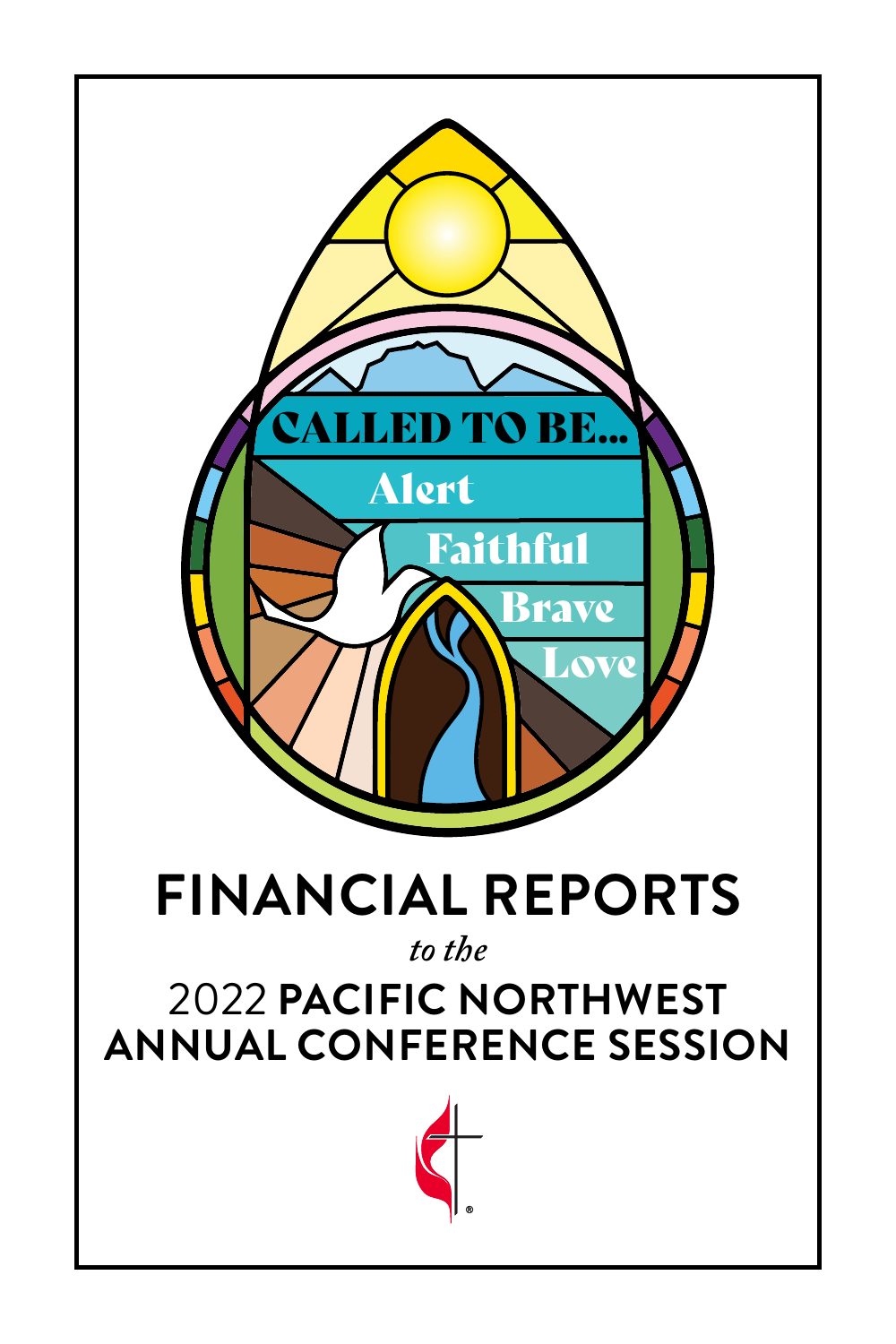## **M-2 FINANCIAL REPORTS 2022 PNWAC**

# **TABLE OF CONTENTS**

| <b>Board of Pensions Report</b>             | 3  |
|---------------------------------------------|----|
| <b>Conference Statistics Report</b>         |    |
| <b>Treasurer's Report</b>                   | 8  |
| <b>Conference Trustee Report</b>            | 10 |
| 2021 Pastoral Compensations                 | 12 |
| Churches Paying 100% of 2020 Apportionments | 19 |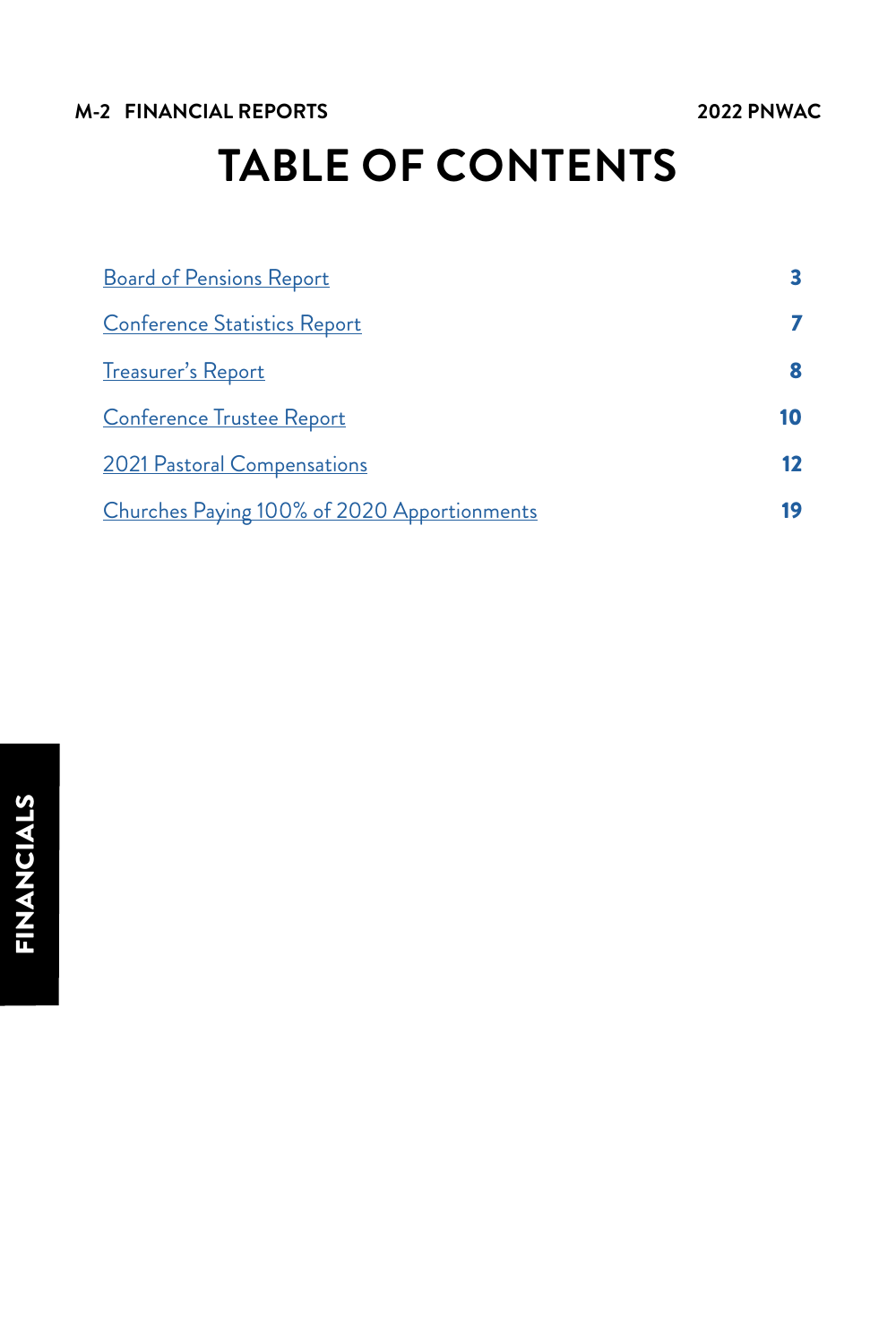## <span id="page-2-0"></span>M. FINANCIAL REPORTS AND ACTIONS BOARD OF PENSIONS REPORT

## Introduction

This is the sixth year of my second term serving as Chairperson of the Conference Board of Pensions (CBOP). Normally terms are four years, but given the COVID-19 pandemic, I was asked to stay on for another two years. I have served on the board for 19 years, eight as Secretary. The board meets twice a year, generally on the first Saturday of March and November, in addition to conference calls/emails throughout the year to address other issues that may arise. Since this will be the last year for ½ of the board members, it was decided to delay the meeting until the end of April so we could meet in person for the last time for many. Our conference continues to be served by our Conference Benefits Officer (CBO), Bruce Galvin, in his 46th year with the Conference! Bruce is highly respected by Wespath, formerly the General Board of Pension and Health Benefits (GBOPHB) in Chicago, and by other CBOs around the country. He continues to bring thoughtful recommendations to the board. He provides us with enough information to have vigorous discussions as a board and make what I always believe to be decisions in the best interest of the active and retired clergy we proudly serve.

Members of this dedicated board include:

| Jeffrey Johnson (Vice-Chairman) | Crystal Natland (Secretary) |
|---------------------------------|-----------------------------|
| Sarah Achterhof                 | Julleen Snyder              |
| Joyce O'Connor-Magee            | Jim Odiorne                 |
| Chuck Natland                   | Marty Fortin, Jr.           |
| Dennis Magnuson                 | John Weston                 |
| Ilaise Folau                    | Pam Brokaw                  |
|                                 |                             |

*Elizabeth Ingram Schindler*

Non-voting members: *John Shaffer*, Brant Henshaw, *Mark Galang*, Peter Hang (Wespath Client Relations Manager) and Bruce Galvin.

## Pension Board Subsidies

For many years the Board has provided subsidies to offset some of the benefit costs for local churches, pastors and conference budgets. Five years of history is shown below. Endowment earnings have provided the following funds.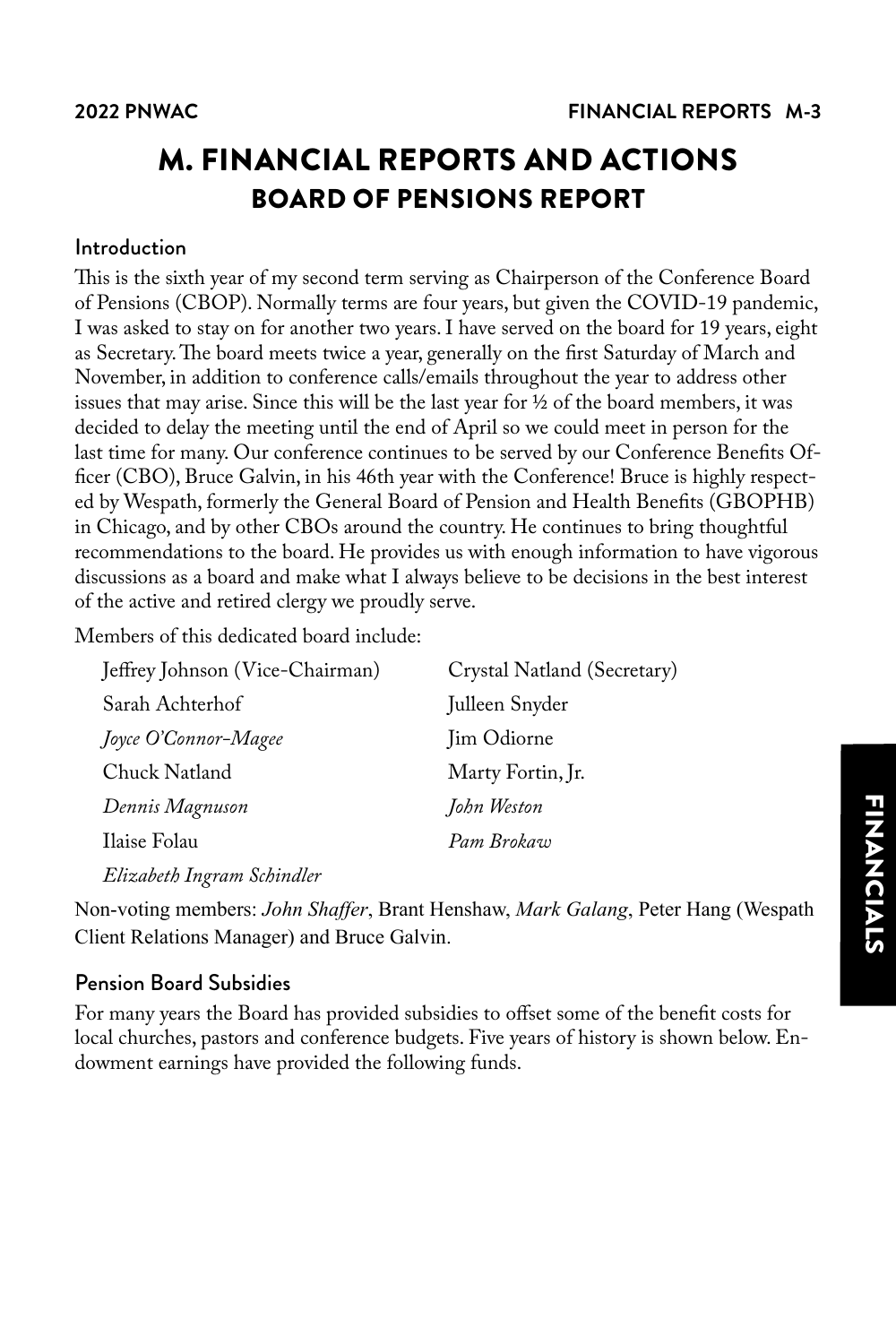## **M-4 FINANCIAL REPORTS 2022 PNWAC**

| PENSION BOARD SUBSIDIES          |           |           |           |           |             |  |  |  |  |  |
|----------------------------------|-----------|-----------|-----------|-----------|-------------|--|--|--|--|--|
|                                  | 2018      | 2019      | 2020      | 2021      | 2022 Budget |  |  |  |  |  |
| <b>CHURCHES ONLY</b>             |           |           |           |           |             |  |  |  |  |  |
| Mission Church Subsidy           | \$8,418   | \$8,590   | \$8,907   | \$9,053   | \$9,385     |  |  |  |  |  |
| HealthFlex Exch. Premium Support | \$152,632 | \$164,477 | \$151,555 | \$216,298 | \$262,000   |  |  |  |  |  |
| <b>ACTIVE PASTORS</b>            |           |           |           |           |             |  |  |  |  |  |
| Medical Leave/Grants             | \$52,178  | \$35,866  | \$25,696  | \$36,170  | \$30,900    |  |  |  |  |  |
| <b>RETIREES</b>                  |           |           |           |           |             |  |  |  |  |  |
| <b>Health Subsidies</b>          | \$108,081 | \$104,600 | \$96,930  | \$88,459  | \$95,000    |  |  |  |  |  |
| Special Grants                   | \$19,831  | \$19,831  | \$18,907  | \$14,139  | \$14,453    |  |  |  |  |  |
| <b>CONF. TREASURER'S OFFICE</b>  |           |           |           |           |             |  |  |  |  |  |
| Salary/Benefit support           | \$39,855  | \$43,678  | \$43,339  | \$43,481  | \$15,372    |  |  |  |  |  |
| COVID-19                         |           |           |           |           |             |  |  |  |  |  |
| <b>Emergency Grants</b>          |           |           |           | \$39,889  |             |  |  |  |  |  |
| Well-Being Incentives            |           |           |           | \$6,761   | \$49,500    |  |  |  |  |  |
| <b>TOTAL SUBSIDY</b>             | \$396,392 | \$380,995 | \$377,042 | \$345,334 | \$834,654   |  |  |  |  |  |

## HealthFlex Claims Performance

Our conference HealthFlex claims ratio for 2021 was 90%. When large claims (over \$100,000) are taken out, the claims ratio drops to 65%, so the pooling of large claims (sharing in the costs) with the rest of the HealthFlex Plan Sponsors does benefit us in years with large claims. With the good claims experience and the higher premium increases in 2021, the medical/pharmacy rate is increasing by 3% in 2022. The increases in previous years were 10% in 2021, 3% in 2020 and 3.5% in 2019. Dental rates will increase by 10%, and vision rates will remain the same. We encourage our participants to participate in the numerous well-being programs provided through HealthFlex. Higher participation does impact claims and the resulting rates. In 2021 about 2/3 of HealthFlex participants completed three well-being incentives. Each salary-paying unit received a \$500 credit off their health cost in early 2022, when participants completed the well-being incentives.

## 2021 Financial Highlights: Balance Sheet / Operating Statement

2021 was a good year for our investments with strong market performance despite the global pandemic with unemployment declining and business getting back to normal. As of December 31, 2021:

- Health & Claimants Funds Endowments 14.7%
- CRSP Endowment 12.8%
- Pension Endowment 18.8%
- Pension Reserve 1.7%
- Pension Endowment: \$7,225,374
- Pension Reserve Fund: \$997,487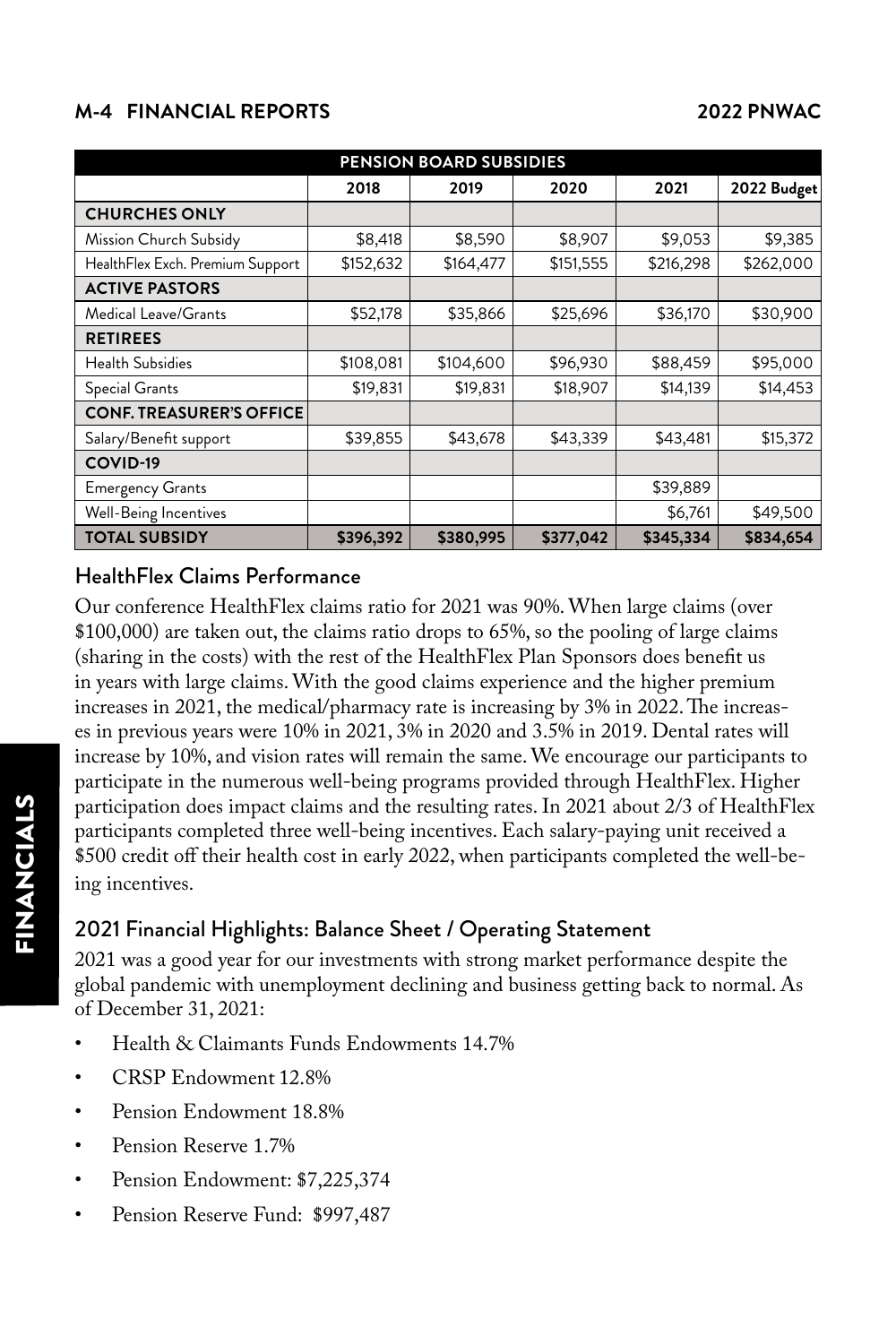- Clergy Retirement Security Plan Endowment: \$10,467,638
- Conference Claimants Endowment: \$2,958,571
- Health Endowment: \$3,114,122
- Total Assets: \$30,090,737

Building a reserve fund for down-market years remains the primary focus of this board. To that end, we created a Pension Endowment out of the Pension Reserve Fund. The Pension Endowment is for the long term, where excess earnings will be added. The goal is to keep close to \$1,000,000 in the Pension Reserve Fund and continue to build the Pension Endowment, projected to be over \$13 million by 2026.

## Fossil Fuel Free / Socially Conscience Investment Update

In 2016, the annual conference voted to have all pension investments transferred to Wespath's offerings through their Socially Conscience/Fossil Fuel Free investments (stocks and bonds). The annual conference approved the board's recommendation to move funds over five years. The stock part of the portfolio is being moved into the Social Values Choice Equity Fund (SVCEF). 2021 was year five (last) of the transition, so we are in full compliance with the annual conference directive. In the interest of full disclosure, below are the returns of Wespath's non-socially conscience counterpart, the US Equity Fund, over the last five years.

|      | <b>SVCEF</b> | <b>USEF</b> |
|------|--------------|-------------|
| 2021 | 24.65%       | 20.26%      |
| 2020 | 16.94%       | 26.17%      |
| 2019 | 29.23%       | 29.55%      |
| 2018 | (7.75%)      | (5.48%)     |
| 2017 | 1.41%        | 6.57%       |

## CBO for Alaska Conference

Bruce Galvin continues to be the CBO of the Alaska Missionary Conference as well as the CBO of the PNW Conference. Because General Conference will not meet until 2024, the Alaska Missionary Conference cannot become a missionary district of the PNW Conference until then. When this does occur, it will impact our health rating and the medical insurance carrier.

## Retirement

So far this year, **five** clergy serving the PNW Conference have indicated their intention to **retire** during the 7/1/2021 to 6/30/2022 appointment year with 178 years of service. We wish them a happy retirement. See the list of those seeking retirement in the recommendation section of the *Pre-Conference Handbook*.

Retired pastor *Rev. John Shaffer* continues to provide capable leadership in ministering to retired clergy. He organizes and hosts the retirees' luncheon at annual conference (when held) and has authored and sent retirees informative newsletters. He also attends sched-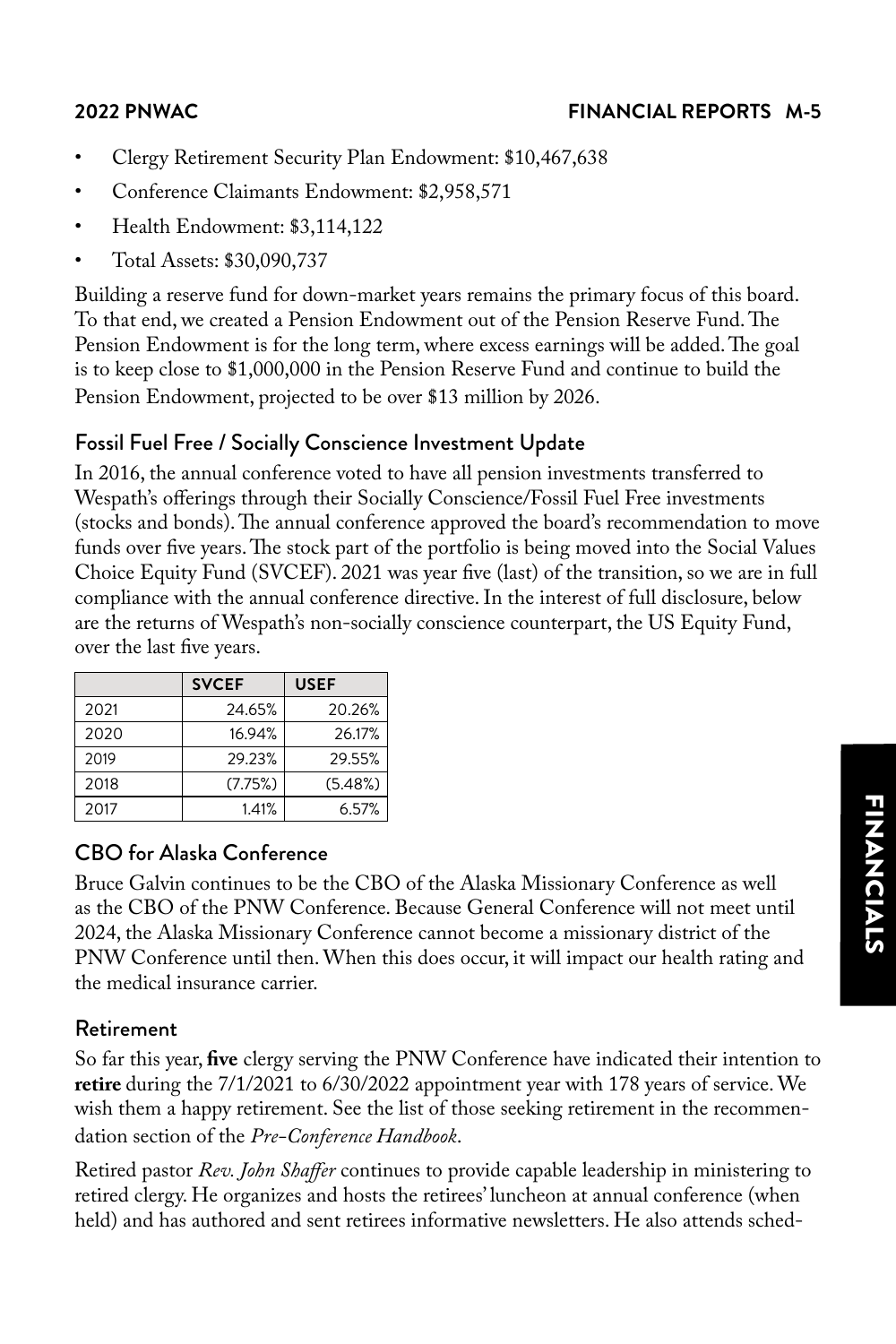## **M-6 FINANCIAL REPORTS 2022 PNWAC**

uled meetings of the retiree groups through the conference. We once again thank *John* for his dedicated service.

## Past Service Rate

The board has historically recommended increasing the Past Service Rate for the pre-82 pension plan. The past service rate for 2022 is \$804 or 1.14% of the Conference Average Compensation (CAC). The conference intends to maintain the PSR at 1.0% of CAC. For the past few years, the CAC has not increased by 2%; consequently, a 2% increase in PSR has gradually raised it above 1% of CAC to the benefit of retired clergy. Under 2012 General Conference legislation, it is no longer a requirement to raise the past service rate. Still, the CBOP recognizes how vital this pension income is for those that retired many years ago. We are maintaining the increase at 2% to help keep pension benefits fully funded. The 2023 recommended past service rate is **\$821**, or 1.15% of the CAC. Details of historical Past Service Rates are available from the CBO upon request.

## CBO Evaluation

The Board of Pensions will convene a voting member-only session during our April meeting. We will offer an opportunity for the CBO to bring concerns to the board and to provide our feedback to him. During the main meeting, there will be a discussion about Bruce's successor, which should occur in the next few years. Another area of interest will be how the episcopal area staffing changes will impact the work of the board of pensions.

## Conclusion

The market remains at historically high levels, but we remain concerned that this market growth rate is unsustainable, and we are in for a correction or even some down years. We are seeing the volatility of the markets, especially with COVID and the war in Ukraine so far this year. Our mantra at the Board remains to build reserves to weather the down-market years and meet our obligations to the retirees now and in the future. The work of this Board will remain integral to meeting the retirement and health needs of the clergy in the coming challenging times. I again thank all board members for their faithful attendance and thoughtful deliberations and contributions.

Respectfully submitted by,

**Carey B. Kolb**, *Chairperson, Conference Board of Pensions*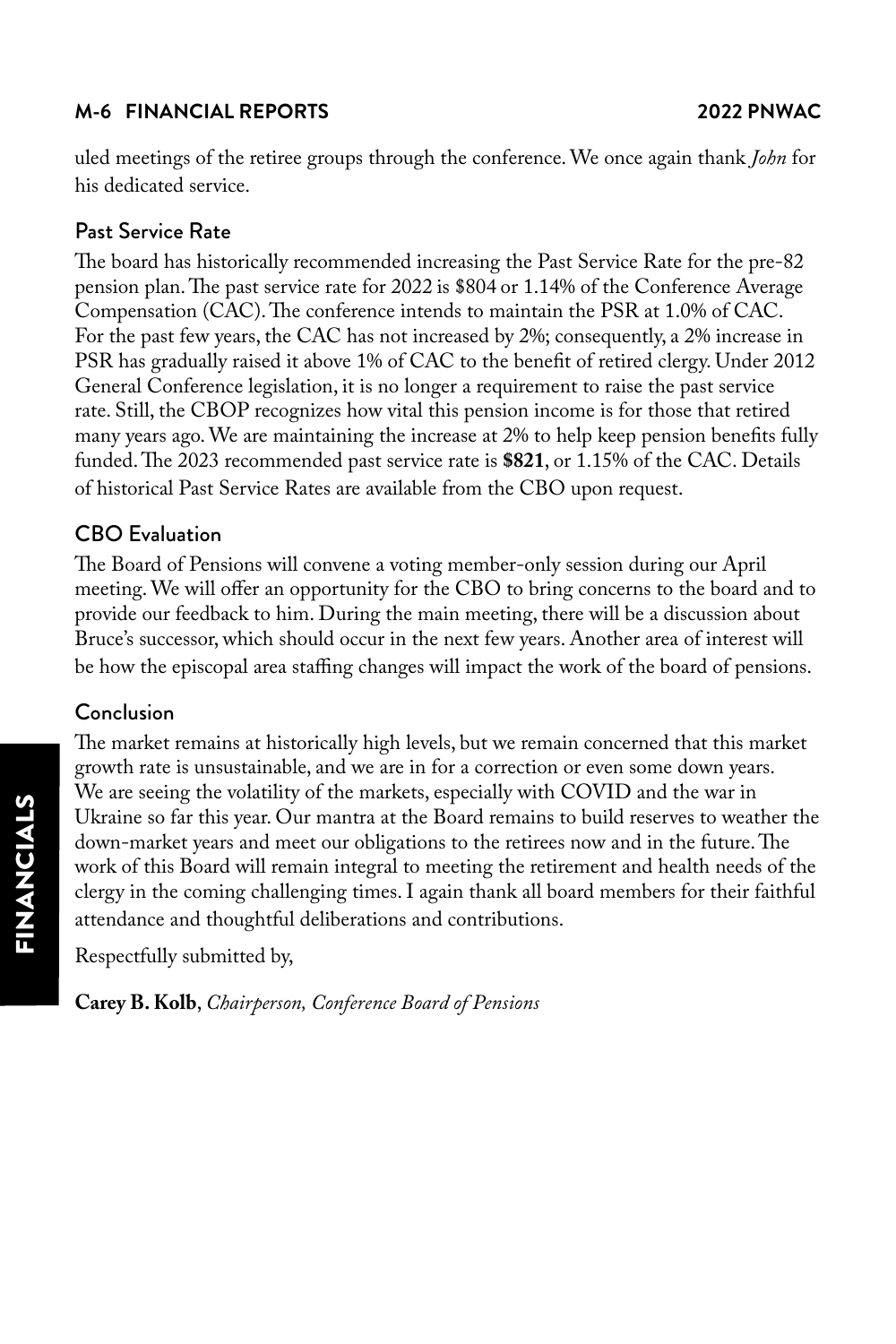## A REPORT FROM CONFERENCE STATISTICS

<span id="page-6-0"></span>Conference statistics shows a shift in the size categories of our churches and a continuing trend of decline in overall average weekly attendance. We have experienced a 6% drop in membership over the last year. We have seen a 24% increase in baptisms across the conference. Much of the data will be found at www.umdata.org.

Using the designations Corporate (351+), Program (151-350), Pastoral (51-150), and Family (up to 50), here's the data. You will also see the annual total of reported Baptisms across the Conference.

|                           | 2017 | 2018 | 2019 | 2020* | 2021* |
|---------------------------|------|------|------|-------|-------|
| Corporate (351+)          |      |      |      | 10    | 6     |
| Program (151-350)         | 24   | 23   | 20   | 44    | 31    |
| Pastoral (51-150)         | 92   | 92   | 88   | 85    | 78    |
| Family $(< 51)$           | 115  | 116  | 114  | 85    | 95    |
|                           |      |      |      |       |       |
| Conference Baptisms       | 390  | 294  | 257  | 103   | 128   |
|                           |      |      |      |       |       |
| Weekly Attendance of 100+ | 49   | 48   | 45   | 93    | 64    |

The average weekly attendance number of 100 is significant as it is generally accepted as the attendance level to sustain a full-time ordained pastor.

## \*

**Note:** As we report on the results from our second year in the pandemic we need to keep in mind that both 2020 and 2021 the self-reported attendance information includes both in person and online participation estimates. There are differences in approaches to estimating this data point which we can not adjust.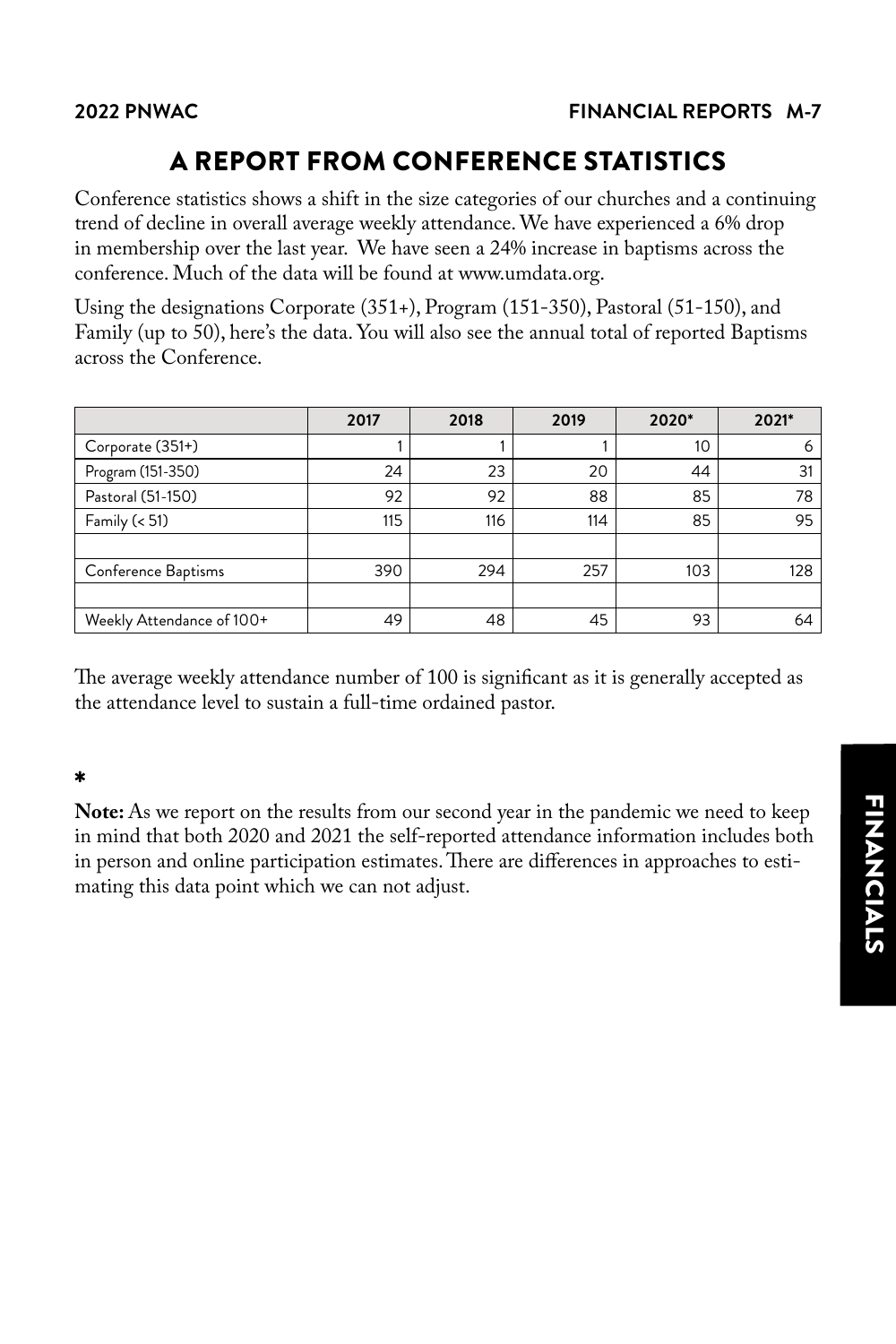## <span id="page-7-0"></span>**M-8 FINANCIAL REPORTS 2022 PNWAC**

## TREASURER'S REPORT

COVID-19 remained a significant influencer of 2021 and will likely continue for some time to come. Denominational inertia due to the postponement of General Conference and the questions it raises.

As of 3/31/22, we are even with our shared ministry apportionment receipts from 2021. We ended 2021 with a 3% increase over 2020, which put us near normal. The conference has cut \$1.7M from its budget since 2013, and even with inflation running hot, we are proposing a flat budget for 2023. We continue to find ways to wring every last efficiency out of our conference budget to keep your shared ministry apportionments low while not impacting services.

In 2021, PNW local churches found some financial footing after the sudden pandemic shock of 2020. It was still a difficult year for most local church communities, and I anticipate the aftershocks will stay with us for another year or so.

The software transitions we navigated in 2021 went relatively smoothly and are mostly complete. We will be expanding our use of technology to streamline the administration of finances across apportionments and benefits. ACH will be a central part of that, and online access to account balances for the local church. An update to our District document storage is another project to be addressed.

We said bon voyage to one of our staff. Rik Jamieson retired on December  $31^{st}$  but helped guide our churches through the year-end reporting season. He is happily walking his dog, playing golf, and enjoying time with his family. Rik was a real asset to the office with his quick wit, broad knowledge, and general good nature. We wish him well!

One learning from the pandemic is that much of our work can be done remotely, effectively and efficiently. We are exploring how this might be used with a GNW Area finance office that would consolidate staffing and fill some of the gaps that each conference has in its current staff configurations. With several retirements in hand and a few others coming, it seems like an opportune time to pursue such synergies.

The PNW Conference continues to subsidize Zoom and CCLI licenses for conference churches for 2022 as a way for churches to continue to be in ministry with those near and far. The Conference also provided grants to local churches to upgrade their technology as they prepared to move into a hybrid worship/meeting era.

The insurance market once again tried to really hammer us with rate increases. Our partner brokers' deft negotiations and excellent work kept us with a premium increase WAY below the market rates. Each local church keeping up with your background checks and abuse awareness training (free to as many people in your congregations as possible) helps us make a better case for our mitigation efforts. Our lower rates have resulted from our efforts to continue to be vigilant and do our due diligence on being a safe church. Our policy now only extends liability coverage to those volunteers/staff who have been trained, and background checked. The Boy Scouts of America bankruptcy case has been a good lesson on the value proposition of prevention vs. litigation. We need to continue to be vigilant and prepared.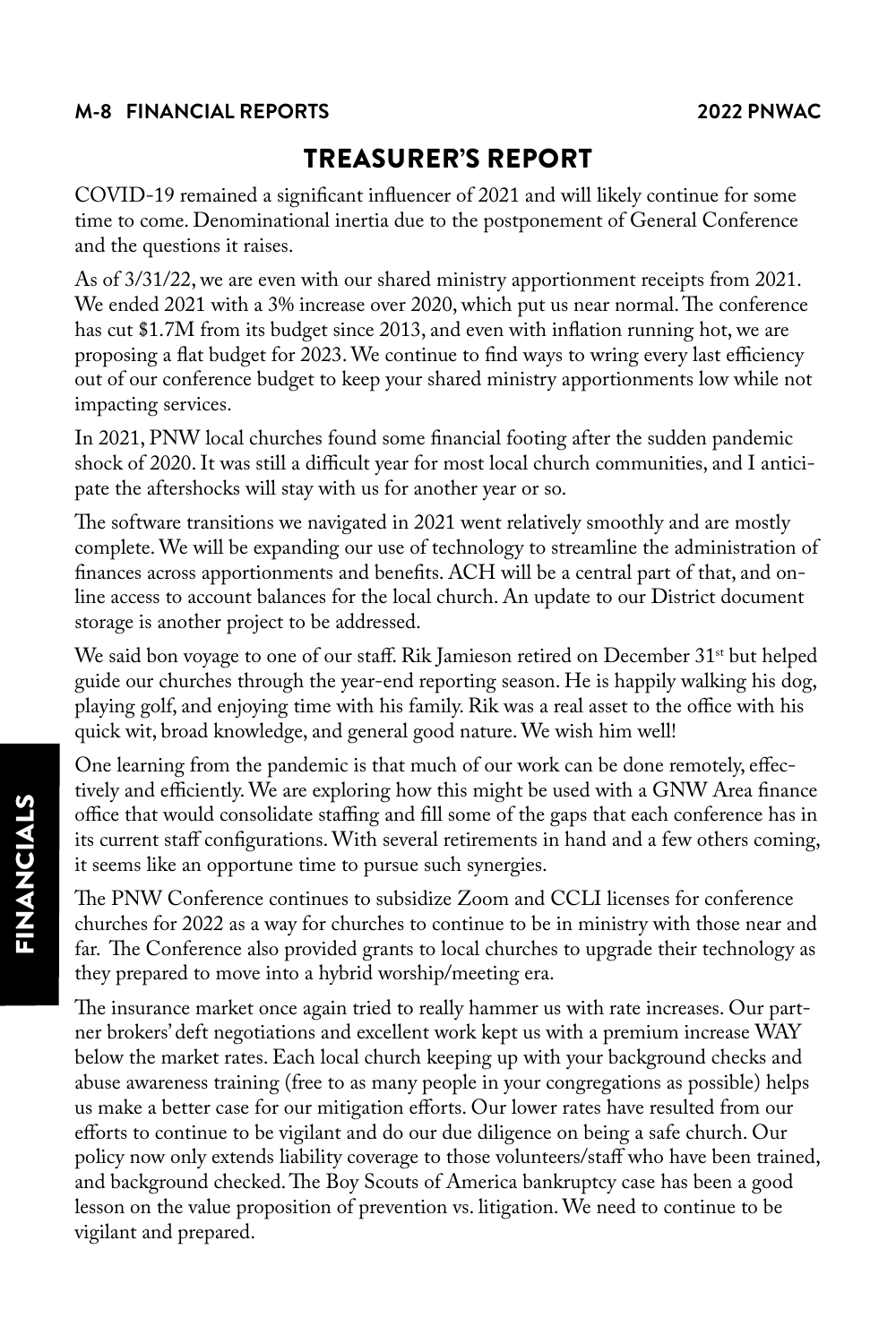Finally, I want to thank all the churches who gave so generously to the Benevolences of the Conference and the Denomination. Our Conference once again paid the projected 2020-2024 quadrennial ask of the General Church at 100%.

### **Brant Henshaw**

*Treasurer, on behalf of a tremendous team ready to assist the local churches of the GNW Area*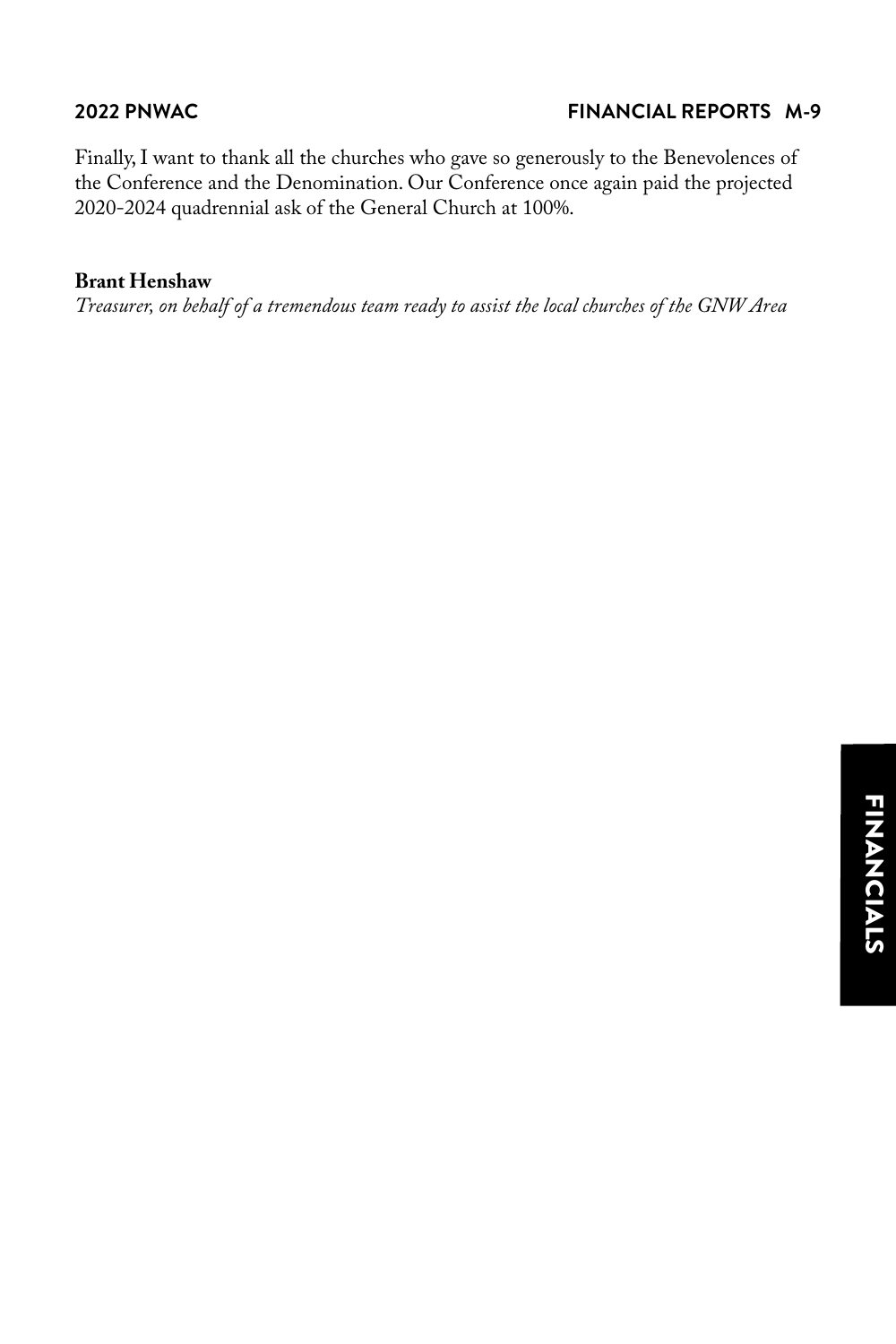### <span id="page-9-0"></span>**M-10 FINANCIAL REPORTS 2022 PNWAC**

## CONFERENCE TRUSTEE REPORT

"A full, true and faithful report of its doings . . ." to the annual conference. That's what the Discipline asks of the conference trustees each year. There is more – information on finances and assets – to be found in the main financial reports. This is a brief account of the "doings" of the board of trustees in 2021 and early 2022.

Most of the trustees' ongoing work as stewards of conference resources is done by professional staff in the PNW Treasurer's Office: treasurer Brant Henshaw; benefits officer Bruce Galvin; accountant Pam Kaiser; and (when legal advice is needed) chancellor Molly Gabel. A close relationship with Faith Foundation Northwest provides investment expertise. In December, assistant treasurer Rik Jamieson retired after seven years of supporting the trustees in property and insurance matters. Shifting staff roles in the Greater Northwest Episcopal Area also contributes to a season of changing responsibilities that will continue through the coming year.

## 2021-22 Focus Issues

- This year, much of the trustees' attention was claimed by the legacy of abuse in the Boy Scouts of America. Because our congregations have long co-sponsored local troops, The United Methodist Church has been involved in legal proceedings to advocate for abuse survivors and protect church interests. In the Pacific Northwest Conference, many churches have sponsored troops over the years and thus became involved in the matter. Trustees resourced and guided congregations through the legal paperwork. Forty-nine known abuse allegations were identified in our annual conference, most of them before 2000. The UMC committed \$30 million to a Survivor Trust Fund, with just over \$390,000 allocated to the PNW Conference. Viewing scouting as a shared connectional ministry, our trustees opted to provide this money from conference reserves. Commitments have also been made to abuse prevention and reconciliation work – including direct input from survivors on improving United Methodist practices.
- A pilot project in the SeaTac Missional District urges congregations to investigate the development of their property for affordable housing or other community benefits. Two meetings of pastors and leaders have been held, and a set of resources provided. Some financial assistance may be available for pre-development costs. In most cases, the trustees have no say in such decisions but can provide strategic education and encouragement. The Discipline speaks of "affirmative investments" that further the mission of the church and our Social Principles. This is a local version, empowering congregations to learn the ministry potential of their property.

## Ongoing Work

• Trustees continued to care for the legacy properties of closed congregations. As of April 2022, three of these churches are currently housing the ministries of United Methodist congregations. Three are rented to others, and one is slated for sale. Sold during 2021 and 2022 YTD: Clark Fork, Skamokawa, Toppenish, Kendrick, Malott.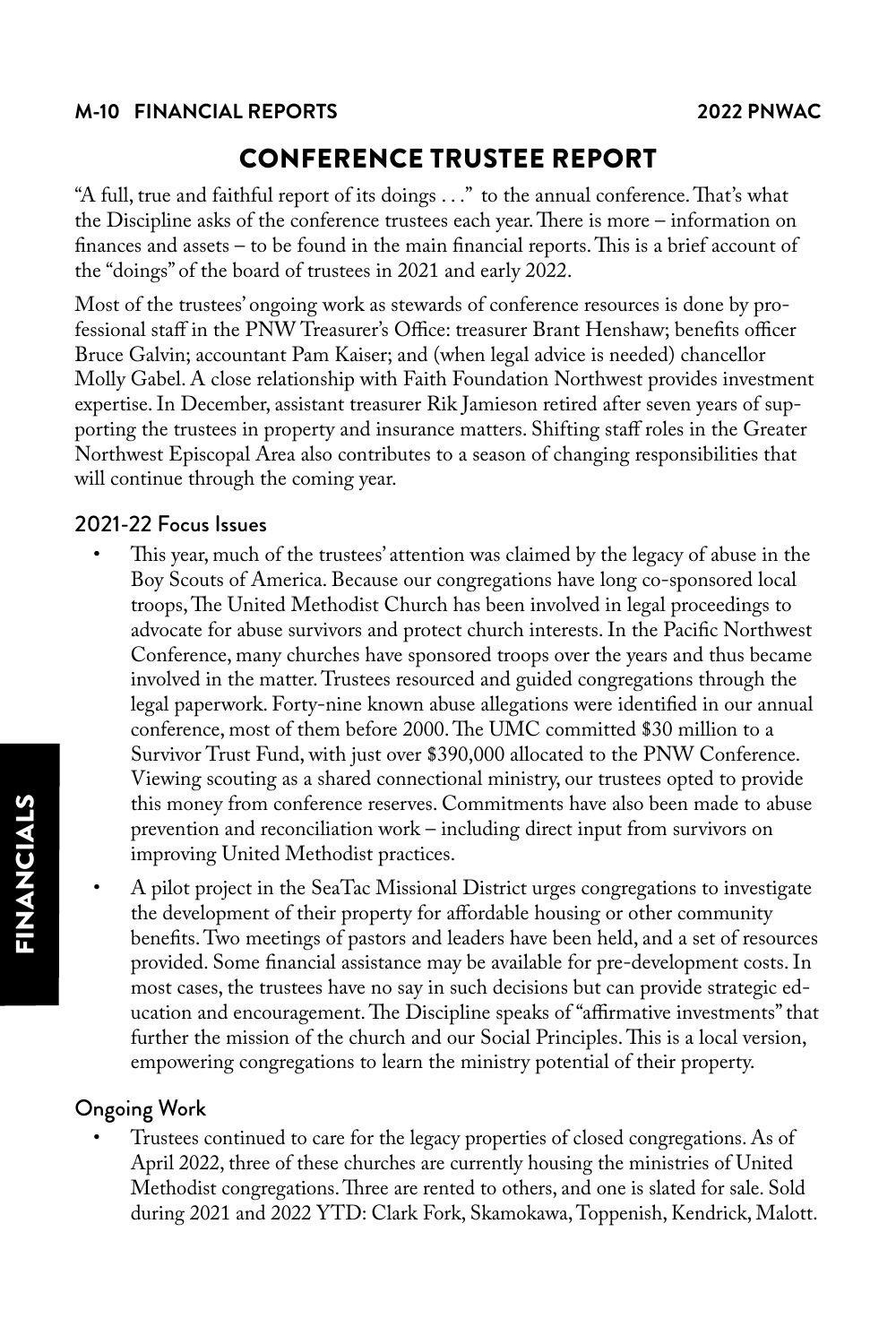- Current conference policy directs proceeds from the sale of closed churches toward developing new ministries. Trustees allocate funds to the board of congregational development to implement this work through the Innovation and Vitality Team.
- Trustees are responsible for the care of the episcopal residence, owned by the annual conference.
- We are working with the PNW Cabinet on disaffiliation protocols and procedures.
- Trustees continue to carry out their "fiduciary duties" regarding annual conference properties and assets, ensuring that our stewardship is careful and law-abiding while keeping the missional purpose of all our resources as a top priority.

*Pat Simpson, Chair PNW Conference Board of Trustees*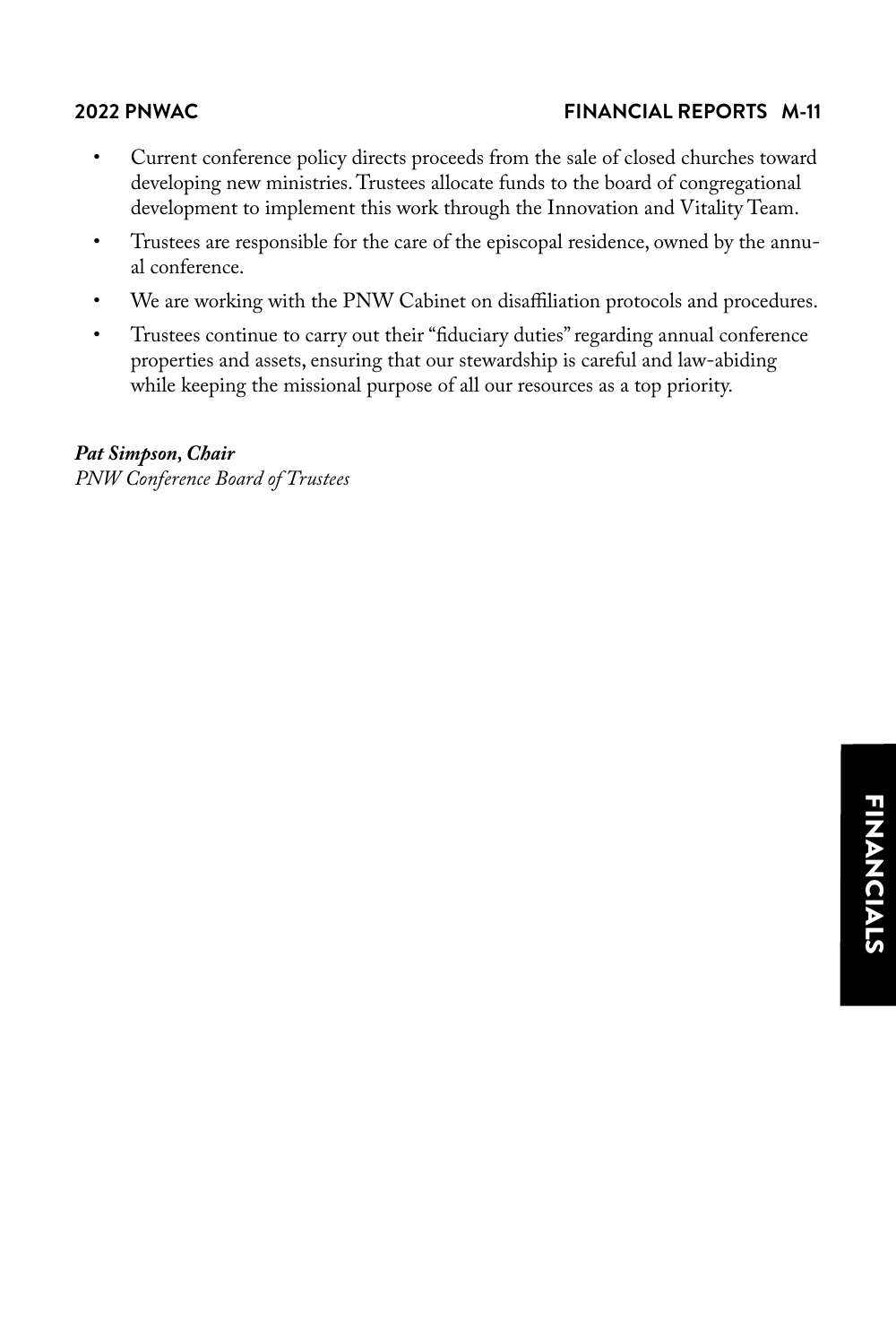## 2021 PASTORAL COMPENSATIONS

<span id="page-11-0"></span>This compensation information reflects action by the Charge Conference setting the pastor's salary, effective January 1, 2022 in most situations. The following notes are applicable;

- 1. Housing allowance is designated by an "H", parsonage by a "P" and "N" as none. If pastor lives in a parsonage the housing column represents 25% of the Total Cash Salary column.
- 2. Total Cash Salary is the total of Cash Salary + Housing Exclusion
- 3. Housing Exclusion includes compensation designated for utilities and furnishings (nontaxable).
- 4. Cash Salary includes salary reductions for health insurance (Excess beyond the premium credit amount provided with HealthFlex Exchange), flexible spending account, health savings account, social security offset and/or United Methodist Personal Investment Plan contributions.
- 5. ARP stands for Accountable Reimbursement Plan professional expenses. The expenses are not included in cash salary. This represents the budgeted amount set by church to cover professional and business expenses of pastor.
- 6. The plan compensation (Plan Comp.) is the combination of the Total Cash Salary and Housing. It is used by Wespath Benefits and Investments to determine certain benefit costs.
- 7. Some churches are not listed. If they are not listed if a 2022 pastoral support worksheet was not received or served by lay person assigned.
- 8. 2022 minimum salary for full-time appointment (Total Cash Salary is \$44,010).

| Charge                    | Cash Salary | Housing<br><b>Exclusion</b> | <b>Total Cash</b><br>Salary              |   | Housing<br><b>Allowance</b> | Plan Comp.   | ARP          |
|---------------------------|-------------|-----------------------------|------------------------------------------|---|-----------------------------|--------------|--------------|
|                           |             |                             | <b>CREST TO COAST MISSIONAL DISTRICT</b> |   |                             |              |              |
| <b>Battle Ground</b>      | 35,010      | 9,000                       | 44,010                                   | P | 0                           | 55,013 3,000 |              |
| Bonney Lake: Foothills    | 35,000      | 12,000                      | 47,000                                   | P | $\circ$                     | 58,750       | 2,000        |
| Camas                     | 39,500      | 11,655                      | 51,155                                   | P | $\mathbf 0$                 | 63,944 2,200 |              |
| Centralia                 | 39,735      | 3,900                       | 43,635                                   | P | $\mathbf 0$                 | 54,544       | 900          |
| Chehalis                  | 37,751      | 7,649                       | 45,400                                   | H | 20,000                      | 65,400       | 3,000        |
| Eatonville                | 16,800      | 0                           | 16,800                                   | N | $\mathbf 0$                 | 16,800 2,000 |              |
| Kalama                    | 24,000      | $\mathbf 0$                 | 24,000                                   | N | $\circ$                     | 24,000       | $\Omega$     |
| Kelso: UMC & Presbyterian | 51,268      | $\mathbf 0$                 | 51,268                                   | P | $\circ$                     | 64,058 3,000 |              |
| Lacey: St Andrews         | 34,810      | 9,200                       | 44,010                                   | Н | 22,800                      | 66,810 4,000 |              |
| Lakewood                  | 38,803      | 12,420                      | 51,223                                   | Н | 20,000                      |              | 71,223 3,000 |
| Longview & Rainier (OR)   | 33,627      | 0                           | 33,627                                   | Н | 23,700                      | 57,327 3,000 |              |
| Montesano & Elma          | 47,010      | 0                           | 47,010                                   | Н | 14,000                      |              | 61,010 2,000 |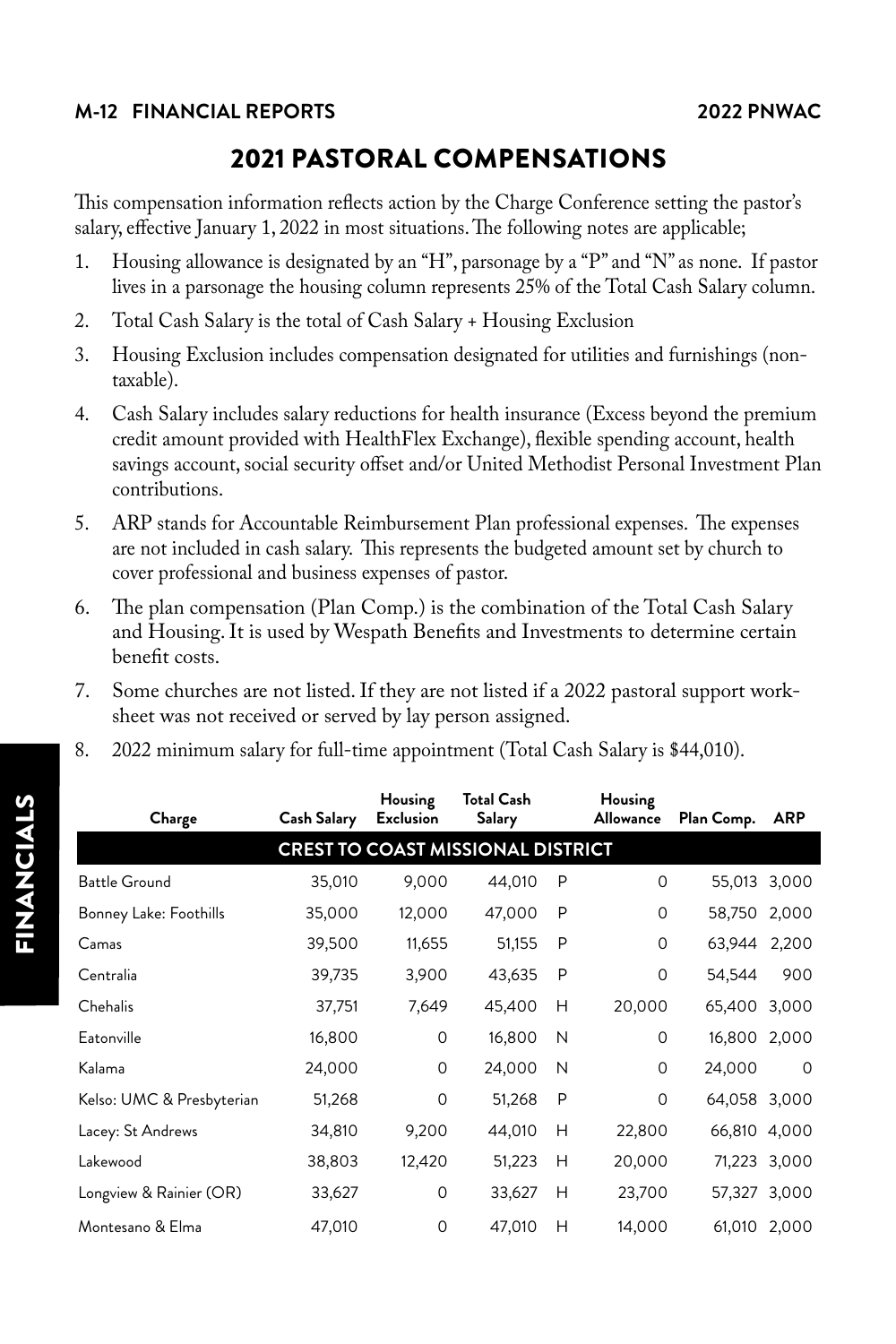| Charge                         | <b>Cash Salary</b> | Housing<br>Exclusion | <b>Total Cash</b><br>Salary |   | Housing<br>Allowance | Plan Comp.   | ARP          |
|--------------------------------|--------------------|----------------------|-----------------------------|---|----------------------|--------------|--------------|
| Ocean Shores                   | 18,000             | 6,000                | 24,000                      | N | 0                    | 24,000       | 0            |
| Olympia: First (Steamboat Is.) | 44,950             | 4,000                | 48,950                      | Ν | 17,000               | 65,950       | $\Omega$     |
| Olympia: First                 | 42,679             | 4,000                | 46,679                      | н | 18,000               | 64,679 3,000 |              |
| Olympia First                  | 51,240             | 6,000                | 63,240                      | н | 21,000               | 84,240       | 3,000        |
| Orting                         | 40,906             | 6,000                | 46,906                      | P | 0                    | 58,633 2,000 |              |
| Puyallup                       | 39,737             | 6,228                | 45,965                      | н | 12,360               | 58,325 4,000 |              |
| Puyallup                       | 53,568             | 8,240                | 61,808                      | н | 24,700               | 86,528 4,000 |              |
| Puyallup: Light of the Hill    | 48,247             | 3,500                | 51,747                      | P | 0                    | 64,684 6,000 |              |
| Randle                         | 7,980              | 0                    | 7,980                       | Ν | 0                    | 7,980        | 1,500        |
| Ridgefield                     | 50,000             | 0                    | 50,000                      | Н | 24,000               | 74,000       | 3,500        |
| Rochester                      | 22,005             | 0                    | 22,005                      | н | 9,900                | 31,905       | 1,000        |
| Shelton                        | 45,644             | 5,000                | 50,644                      | P | 0                    | 63,305 5,000 |              |
| Spanaway                       | 34,680             | 6,500                | 41,180                      | P | 0                    |              | 51,475 3,000 |
| Stevenson                      | 10,000             | 0                    | 10,000                      | P | 0                    | 10,000       | 1,500        |
| Sumner                         | 44,010             | 6,500                | 50,510                      | P | 0                    | 63,138       | 1,500        |
| Tumwater                       | 44,217             | 2,000                | 46,217                      | P | 0                    | 57,771       | 3,000        |
| Vader: Grace                   | 0                  | 0                    | 0                           | Ν | 0                    | 0            | 1,000        |
| Vancouver: First               | 69,150             | 11,000               | 80,150                      | P | 0                    | 100,188      | 5,000        |
| Vancouver: Mill Plain          | 60,236             | 0                    | 60,236                      | Н | 20,400               | 80,636 4,020 |              |
| Vancouver: Orchards            | 41,622             | 4,000                | 45,622                      | Н | 0                    | 57,028       | 1,500        |
| Vancouver: Salmon Creek        | 48,677             | 0                    | 48,677                      | н | 27,043               | 75,720       | 1,500        |
| Vancouver: Vancouver Heights   | 46,488             | 3,840                | 50,328                      | P | 0                    | 62,910       | 3,600        |
| Washougal & Fern Prairie       | 44,010             | 0                    | 44,010                      | H | 24,000               | 68,010       | 2,000        |
| White Salmon                   | 41,500             | 4,800                | 46,300                      | P | 0                    |              | 57,875 5,000 |
| Willapa & Satsop               | 41,110             | 2,900                | 44,010                      | P | 0                    | 55,013       | 0            |
| Winlock                        | 3,451              | 9,553                | 13,004                      | н | 10,000               | 23,004       | 500          |
| Yelm: Community                | 6,575              | 14,458               | 21,033                      | н | 17,640               | 38,673       | 1,500        |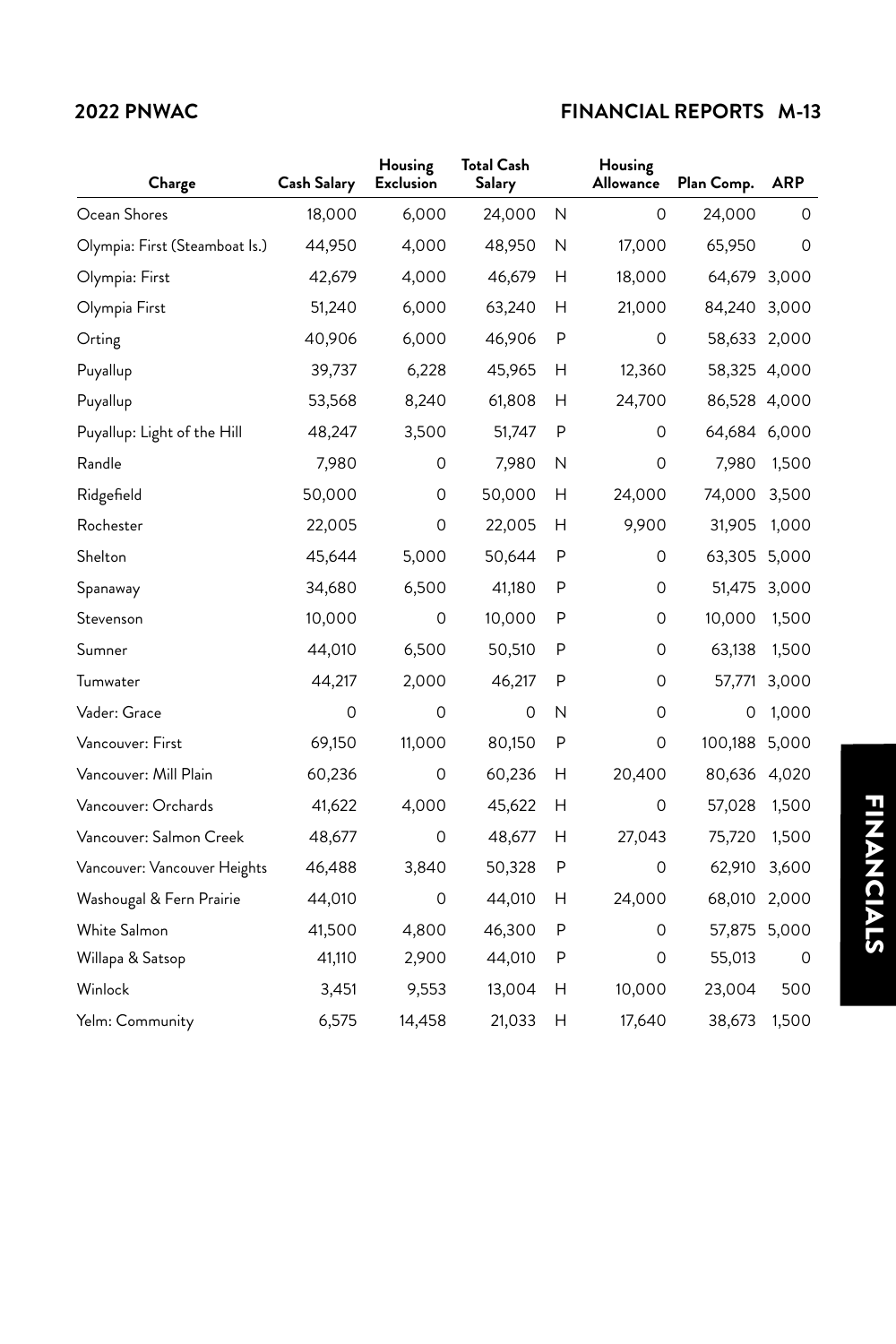## **M-14 FINANCIAL REPORTS 2022 PNWAC**

| Charge                           | Cash Salary | Housing<br><b>Exclusion</b>      | <b>Total Cash</b><br>Salary |   | Housing<br>Allowance | Plan Comp.    | <b>ARP</b>   |
|----------------------------------|-------------|----------------------------------|-----------------------------|---|----------------------|---------------|--------------|
|                                  |             | <b>INLAND MISSIONAL DISTRICT</b> |                             |   |                      |               |              |
| Anatone                          | 4,123       | O                                | 4,123                       | Н | 8,400                | 12,523        | 1,000        |
| Asotin                           | 16,088      | 0                                | 16,088                      | Ν | 0                    | 16,088        | 0            |
| Bonners Ferry                    | 23,072      | 6,050                            | 29,122                      | P | 0                    | 36,403 3,000  |              |
| Cheney                           | 12,254      | 0                                | 12,254                      | N | 0                    | 12,254        | 0            |
| Cheney                           | 47,940      | 5,034                            | 52,974                      | Н | 13,244               | 66,218 5,600  |              |
| Clarkston & Lewiston: First      | 42,600      | 9,000                            | 51,600                      | P | 0                    | 64,500 5,000  |              |
| Coeur D'alene: Community         | 62,512      | 6,000                            | 68,512                      | Н | 17,900               | 86,412 4,500  |              |
| Colfax                           | 26,000      | 0                                | 26,000                      | N | 0                    | 26,000 3,000  |              |
| Colville                         | 49,133      | 4,000                            | 53,133                      | Н | 12,000               |               | 65,133 4,000 |
| Davenport Edwall                 | 36,800      | 8,000                            | 44,800                      | P | 0                    | 56,000 5,500  |              |
| Deer Park                        | 5,500       | 17,499                           | 22,999                      | N | 0                    | 22,999        | 0            |
| Elmore ID                        | 0           | 0                                | 0                           | Н | 15,600               | 15,600 6,000  |              |
| Grangeville                      | 29,189      | 3,600                            | 32,789                      | н | 2,400                |               | 35,189 2,000 |
| Green Bluff: Community           | 19,500      | 0                                | 19,500                      | N | 0                    | 19,500        | 0            |
| Harrington                       | 17,500      | 0                                | 17,500                      | Н | 5,000                | 22,500        | 0            |
| Lacrosse                         | 23,434      | 0                                | 23,434                      | N | 0                    | 23,434        | 2,255        |
| Lewiston: Orchards               | 18,008      | 15,000                           | 33,008                      | N | 0                    | 33,008        | 200          |
| Moscow: First                    | 55,931      |                                  | 55,931                      | P | 0                    | 69,914        | 4,100        |
| Orofino Peck & Cavendish         | 13,005      | 9,000                            | 22,005                      | P | 0                    | 27,506        | 0            |
| Pullman: Simpson                 | 37,035      | 6,975                            | 44,010                      | Н | 17,189               |               | 61,199 4,200 |
| Reardan                          | 30,000      | 0                                | 30,000                      | N | 0                    | 30,000 2,400  |              |
| Ritzville: Trinity               | 17,720      | 0                                | 17,720                      | Н | 7,000                | 24,720        | 1,500        |
| Rockford Community               | 550         | 10,453                           | 11,003                      | Н | 2,727                | 13,730        | 500          |
| Sandpoint                        | 38,010      | 6,000                            | 44,010                      | P | 0                    | 55,013 3,500  |              |
| Spokane: Audubon Park            | 22,292      | 0                                | 22,292                      | N | 0                    | 22,292 3,000  |              |
| Spokane: Audubon Park            | 41,940      | 17,000                           | 58,940                      | Н | 24,000               | 82,940 4,500  |              |
| Spokane: Covenant                | 47,557      | 6,000                            | 53,557                      | Н | 27,548               |               | 81,105 6,000 |
| Spokane: Creators' Table         | 29,010      | 15,000                           | 44,010                      | Н | 15,000               |               | 59,010 1,000 |
| Spokane: Fowler                  | 27,088      | 3,000                            | 30,088                      | Н | 19,728               | 49,816 3,000  |              |
| Spokane: Manito                  | 47,698      | 4,000                            | 51,698                      | Н | 22,000               | 73,698 2,600  |              |
| Spokane: Moran                   | 45,200      | 5,000                            | 50,200                      | Н | 19,200               | 69,400 2,000  |              |
| Spokane: St Pauls & Liberty Park | 21,000      | 4,000                            | 25,000                      | P | 0                    | 31,250 4,000  |              |
| Spokane Valley                   | 57,423      | 6,077                            | 63,500                      | Ρ | 0                    | 79,375 12,490 |              |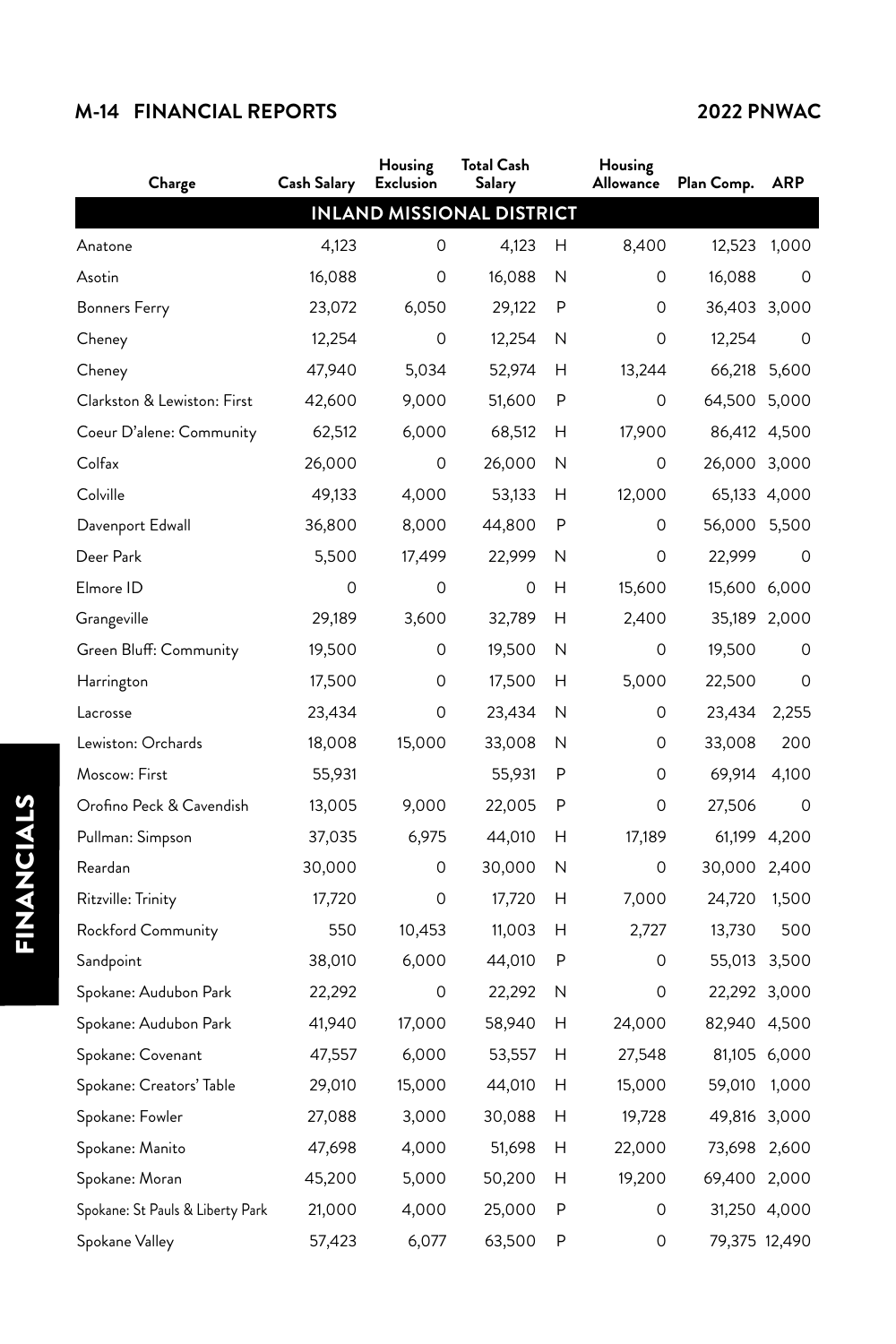| Charge                         | <b>Cash Salary</b> | Housing<br><b>Exclusion</b> | <b>Total Cash</b><br>Salary    |   | Housing<br>Allowance | Plan Comp.   | <b>ARP</b>  |
|--------------------------------|--------------------|-----------------------------|--------------------------------|---|----------------------|--------------|-------------|
|                                |                    |                             | PUGET SOUND MISSIONAL DISTRICT |   |                      |              |             |
| Allen                          | 50,070             | 5,000                       | 55,070                         | Н | 15,000               | 70,070 6,000 |             |
| Anacortes                      | 60,148             | 4,950                       | 65,098                         | Н | 16,500               | 81,598 4,000 |             |
| Arlington United               | 15,425             | 0                           | 15,425                         | Н | 12,000               | 27,425       | 4,515       |
| Bainbridge Island: Seabold     | 39,010             | 5,000                       | 44,010                         | P | 0                    | 55,013 3,000 |             |
| Bayview & Sedro Woolley: Cent. | 40,210             | 3,800                       | 44,010                         | Н | 16,800               | 60,810       | 1,000       |
| Bellingham: Garden St          | 51,961             | 6,000                       | 57,961                         | Н | 20,085               | 78,046       | 3,750       |
| Bothell                        | 32,675             | 0                           | 32,675                         | N | 0                    | 32,675       | 0           |
| Bothell                        | 61,770             | 9,000                       | 70,770                         | Н | 34,000               | 104,770      | $\mathbf 0$ |
| Bremerton                      | 38,010             | 6,000                       | 44,010                         | Н | 18,300               | 62,300       | 3,500       |
| <b>Brownsville</b>             | 13,905             | 8,100                       | 22,005                         | P | 0                    | 27,506 2,000 |             |
| Burnaby BC 1st UMC of Canada   | 44,010             |                             | 44,010                         | N | 15,000               | 59,010       | 8,300       |
| Colby                          | 47,520             | 0                           | 47,520                         | P | 0                    | 59,400       | 3,600       |
| Custer                         | 24,390             | 2,710                       | 27,100                         | P | 0                    | 33,875       | 2,500       |
| Darrington                     | 4,800              | 0                           | 4,800                          | N | 0                    | 4,800        | 400         |
| Edmonds                        | 73,505             | 9,000                       | 82,505                         | P | 0                    | 103,131      | 750         |
| Edmonds                        | 72,485             | 0                           | 72,485                         | P | 0                    | 90,606       | 0           |
| Everett: La Palabra Viviente   | 22,050             | 0                           | 22,050                         | P | 0                    | 27,563 2,000 |             |
| <b>Fall City</b>               | 2,205              | 19,800                      | 22,005                         | Н | 10,800               | 32,805       | 0           |
| Ferndale United                | 45,000             | 0                           | 45,000                         | Н | 24,000               | 69,000       | 3,000       |
| Gig Harbor                     | 11,182             | 0                           | 11,182                         | N | 0                    | 11,182       | 1,200       |
| Gig Harbor                     | 64,000             | 4,000                       | 68,000                         | Н | 28,248               | 96,248 6,500 |             |
| Kingston: Redeemer             | 27,535             | 18,600                      | 46,135                         | Н | 24,000               | 70,135 2,000 |             |
| Kirkland: Lake Washington      | 50,100             | 9,900                       | 60,000                         | Н | 30,000               | 90,000 4,000 |             |
| La Conner                      | 37,000             | 6,500                       | 43,500                         | Н | 18,000               | 61,500 3,000 |             |
| Langley                        | 56,902             | 6,751                       | 63,653                         | P | 0                    | 79,566 5,000 |             |
| Lynden                         | 37,477             | 6,800                       | 44,277                         | P | 0                    | 55,346 4,000 |             |
| Marysville                     | 33,277             | 2,000                       | 35,277                         | Н | 6,180                | 41,457       | 1,591       |
| Marysville (Better Together)   | 809                | 10,000                      | 10,809                         | Н | 15,000               | 25,809       | 0           |
| Marysville                     | 51,416             | 10,000                      | 61,416                         | Н | 24,000               | 85,416       | 4,523       |
| Mill Creek: Cedar Cross        | 65,933             | 6,500                       | 72,433                         | P | 0                    | 90,541 4,000 |             |
| Monroe                         | 20,574             | 6,329                       | 26,903                         | Н | 10,207               | 37,110       | 1,000       |
| Mount Vernon: First            | 42,333             | 7,200                       | 49,533                         | Н | 21,432               | 70,965 4,000 |             |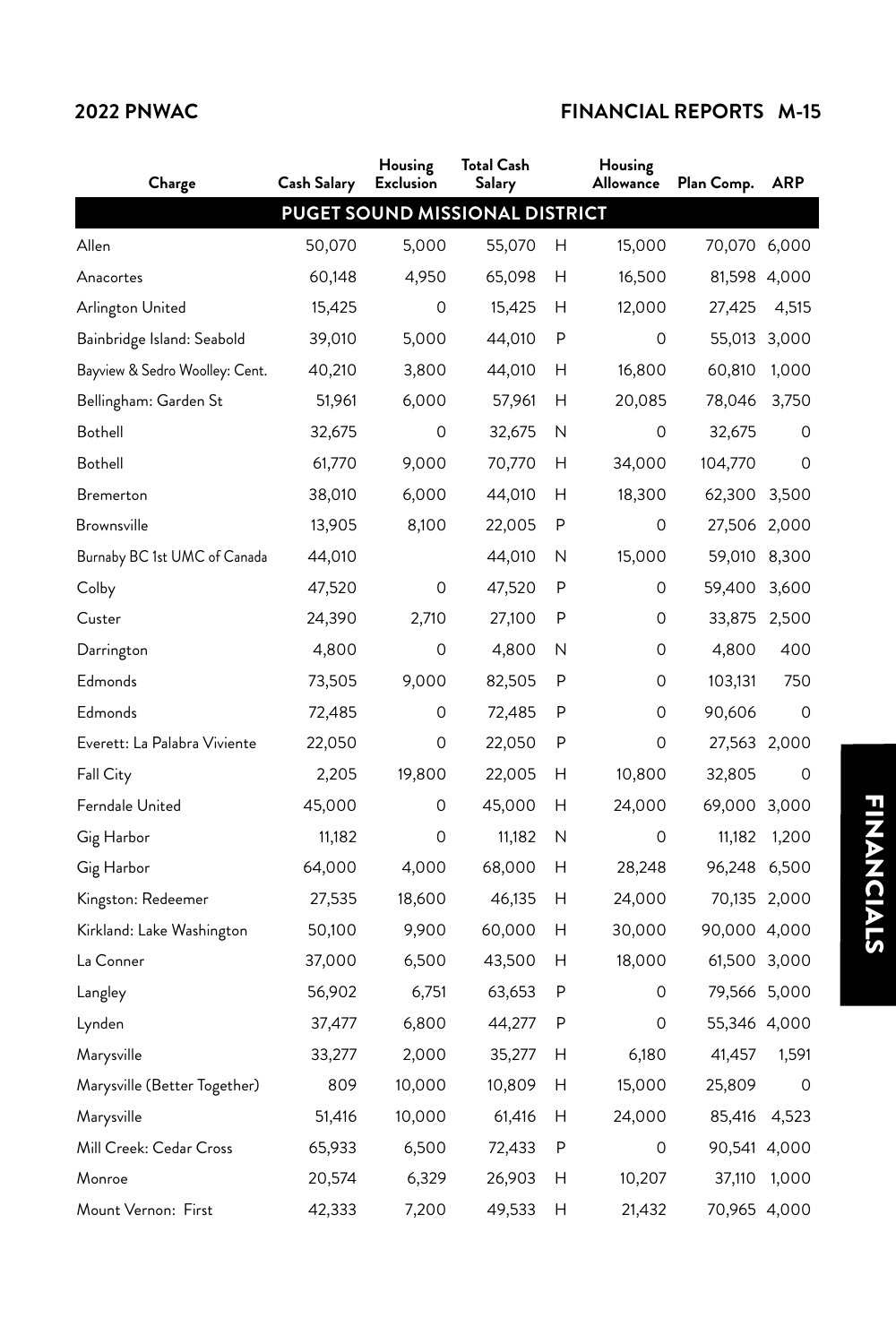## **M-16 FINANCIAL REPORTS 2022 PNWAC**

| Oak Harbor              | 61,960 | 9,000   | 70,960 | P | $\mathbf 0$ | 88,363 6,000 |              |
|-------------------------|--------|---------|--------|---|-------------|--------------|--------------|
| Port Angeles: First     | 48,100 | 9,600   | 57,700 | Н | 14,000      | 72,100       | 3,000        |
| Port Hadlock Comm       | 31,575 | $\circ$ | 31,575 | N | $\mathbf 0$ | 31,575       | $\circ$      |
| Port Orchard            | 42,497 | 8,400   | 50,897 | H | 27,600      | 78,437 3,000 |              |
| Port Townsend: Trinity  | 40,585 | 3,300   | 43,885 | Н | 20,000      | 63,885       | 1,500        |
| Redmond                 | 49,929 | 6,700   | 56,629 | H | 26,000      | 82,629 4,000 |              |
| Sammamish: Faith        | 50,051 | 3,600   | 53,651 | Н | 45,000      | 98,651       | 6,500        |
| Silverdale              | 50,130 | 10,000  | 60,130 | P | 0           |              | 75,163 4,200 |
| Snohomish               | 55,460 | 6,000   | 61,460 | H | 19,200      | 80,660 4,000 |              |
| Snoqualmie              | 18,131 | 7,171   | 25,302 | H | 11,564      | 36,866       | 1,700        |
| Stanwood                | 50,619 | 6,987   | 57,606 | P | 0           | 72,008       | 4,800        |
| Tracyton                | 16,500 | 5,500   | 22,000 | Н | 9,500       | 31,500 2,000 |              |
| Vashon Island           | 55,737 | 7,200   | 62,937 | P | $\mathbf 0$ |              | 78,671 5,000 |
| Woodinville: Bear Creek | 48,257 | 17,135  | 65,392 | Н | 21,000      | 86,392 6,000 |              |
| Woodinville: Community  | 67,434 | 5,000   | 72,434 | H | 32,520      | 104,954      | $\circ$      |

| <b>SEATAC MISSIONAL DISTRICT</b> |  |  |
|----------------------------------|--|--|
|                                  |  |  |

| Auburn: First                   | 45,000 | 5,000   | 50,000 | Н | 25,000      | 75,000        | 3,000        |
|---------------------------------|--------|---------|--------|---|-------------|---------------|--------------|
| Bellevue: Aldersgate            | 55,800 | 6,000   | 61,800 | P | $\Omega$    | 77,250        | 5,500        |
| Bellevue: First                 | 54,212 | 6,614   | 60,826 | Н | 27,780      | 88,606        | 5,470        |
| Bellevue: Korean UMC of Seattle | 11,003 | $\circ$ | 11,003 | N | $\mathbf 0$ | 21,817        | 1,200        |
| Bellevue: Saint Peters          | 55,038 | 7,000   | 62,038 | Н | 18,840      | 80,878        | 1,500        |
| Burien: Highline                | 5,002  | 6,000   | 11,002 | N | 0           | 11,002        | 1,500        |
| Covington: Cornerstone          | 27,645 | 20,000  | 47,645 | Н | 36,565      | 84,210        | 3,000        |
| Des Moines                      | 72,298 | 6,800   | 79,098 | N | $\mathbf 0$ | 79,098 3,000  |              |
| Federal Way                     | 49,824 | 4,120   | 44,944 | Н | 42,605      | 87,549 2,000  |              |
| Federal Way: Good Seed Korean   | 34,410 | 9,600   | 44.010 | P | $\mathbf 0$ |               | 55,013 2,400 |
| Federal Way: Sunrise            | 17,805 | 4,200   | 22,005 | Н | 3,375       | 25,380        | 2,500        |
| Fircrest                        | 52,708 | 9,400   | 62,108 | P | $\mathbf 0$ |               | 77,635 3,000 |
| Kent                            | 57,169 | 15,000  | 72,169 | H | 31,019      | 103,188 4,000 |              |
| Mercer Island                   | 39,100 | 10,000  | 49,100 | P | $\mathbf 0$ |               | 61,375 2,000 |
| Renton: Fairwood Community      | 59,071 | 6,520   | 65,591 | Н | 27,384      | 92,975        | 2,500        |
| Renton: First                   | 52,500 | 0       | 52,500 | H | 20,420      | 72,920        | 3,000        |
| Seattle: Beacon                 | 38,010 | 6,000   | 44,010 | Н | 24,000      | 68,010        | 4,500        |
| Seattle: Blaine Memorial        | 46,497 | $\circ$ | 46,497 | Н | 11,375      | 57,872        | 1,500        |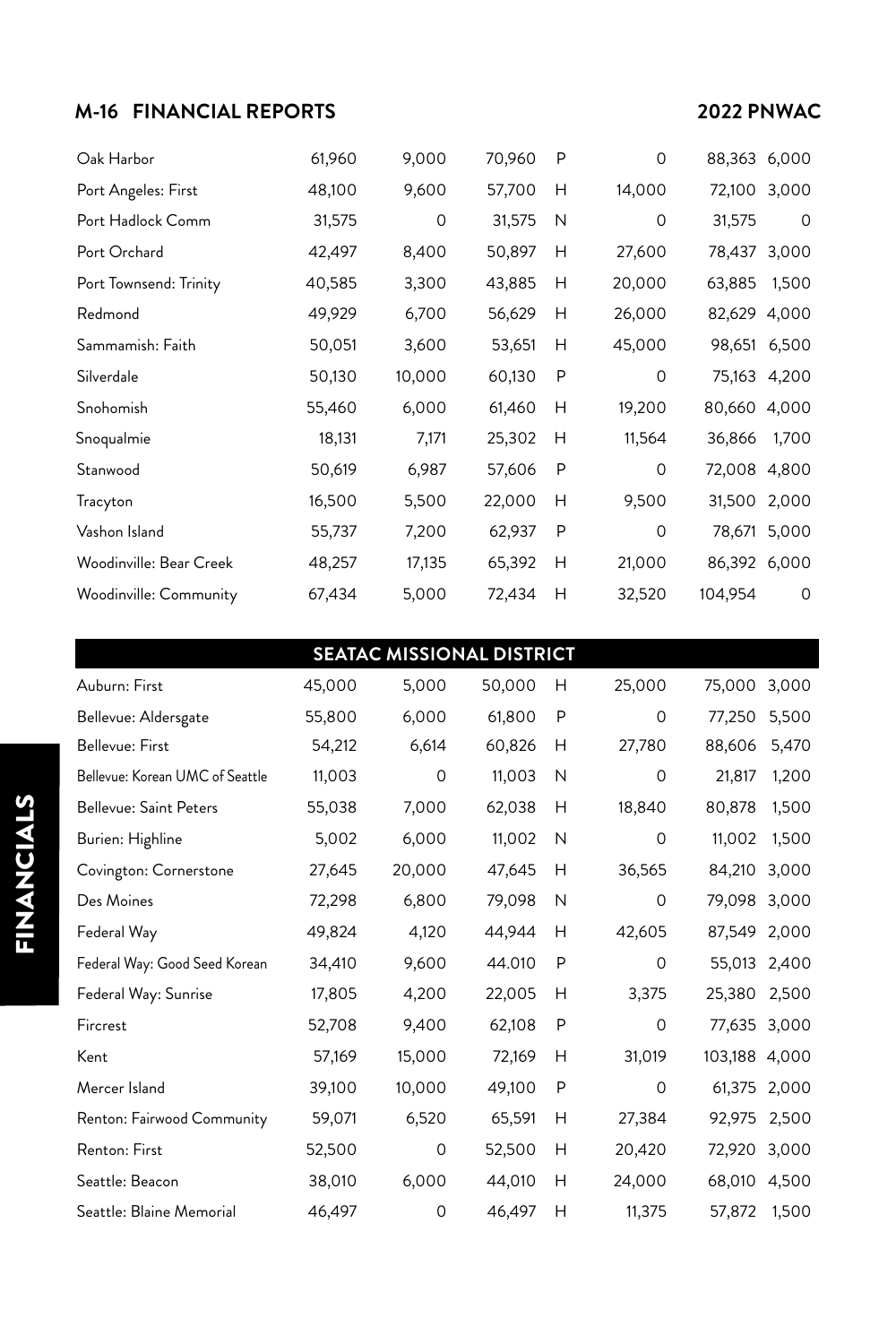| Seattle: Blaine Memorial          | 44,230 | 13,000 | 57,230 | Н | 28,000   | 85,230       | 5,000        |
|-----------------------------------|--------|--------|--------|---|----------|--------------|--------------|
| Seattle: Bryn Mawr                | 8,914  | 8,728  | 17,642 | Н | 4,363    | 22,005       | 1,000        |
| Seattle: Create Communities       | 34,500 | 10,000 | 44,500 | Н | 25,000   | 69,500       | 0            |
| Seattle: El Dios Viviente         | 39,910 | 8,000  | 47,910 | P | 0        | 59,888       | 1,000        |
| Seattle: First                    | 61,442 | 5,500  | 66,942 | Н | 38,000   | 104,942      | 4,288        |
| Seattle: First Tongan             | 18,300 | 18,300 | 36,600 | н | 6,248    | 42,848       | 1,000        |
| Seattle: Green Lake &             |        |        |        |   |          |              |              |
| Woodland Park                     | 44,922 | 5,000  | 49,922 | P | 0        | 62,403 2,000 |              |
| Seattle: Haller Lake              | 33,666 | 17,000 | 50,666 | Н | 14,000   | 64,666 4,000 |              |
| Seattle: Magnolia                 | 22,373 | 6,000  | 28,373 | P | 0        | 35,466       | 1,200        |
| Seattle: Queen Anne & Tac: First  | 27,000 | 19,635 | 46,635 | Н | 16,615   | 63,250       | 1,200        |
| Seattle: Sand Point               | 43,861 | 6,000  | 49,861 | н | 30,000   |              | 79,861 3,000 |
| Seattle: Seaview & Tongan Fellow. | 11,033 | 10,000 | 21,033 | P | 0        | 26,291       | 400          |
| Seattle: South Park Neighbor.     | 85,000 | 0      | 85,000 | N | 0        | 85,000       | $\Omega$     |
| Seattle: Tibbetts                 | 53,400 | 6,500  | 59,900 | P | $\Omega$ | 74,875 4,000 |              |
| Seattle: Trinity                  | 47,687 | 8,000  | 55,687 | P | $\Omega$ | 69,609       | 4,194        |
| Seattle: University Temple        | 45,000 | 5,000  | 50,000 | Н | 30,720   | 80,720 6,000 |              |
| Seattle: Valley And Mountain      | 17,250 | 26,760 | 44,010 | Н | 33,240   | 77,250       | 0            |
| Seattle: Valley And Mountain      | 43,635 | 375    | 44,010 | Н | 33,240   | 77,250       | 0            |
| Seattle: Wallingford              | 51,234 | 10,000 | 61,234 | P | 0        | 76,543 2,500 |              |
| Shoreline                         | 34,010 | 10,000 | 44,010 | P | 0        | 55,013 3,000 |              |
| Shoreline: Ronald                 | 35,055 | 12,547 | 47,602 | Н | 28,200   | 75,802 5,000 |              |
| Tacoma: Browns Point              | 22,568 | 31,800 | 54,368 | H | 12,000   | 66,368 3,000 |              |
| Tacoma: First                     | 43,245 | 15,000 | 58,245 | Н | 26,475   | 84,720 5,000 |              |
| Tacoma: First Korean              | 40,315 | 8,200  | 48,515 | P | 0        | 60,644 6,000 |              |
| Tacoma: Kalevaria                 | 36,510 | 7,500  | 44,010 | P | 0        | 55,013       | 1,000        |
| Tacoma: Mason                     | 48,510 | 8,000  | 56,510 | P | 0        | 70,638 3,000 |              |
| Tacoma: The Bridge                | 8,400  | 8,400  | 16,800 | N | 0        | 16,800 2,000 |              |
| Tukwila: Riverton Park            | 11,003 | 0      | 11,003 | Н | 2,400    | 13,403       | 0            |
| Tukwila: Riverton Park            | 44,813 | 8,000  | 52,813 | Н | 15,000   |              | 67,813 2,500 |
| University Place United           | 42,760 | 7,000  | 49,760 | н | 30,240   | 80,000 3,000 |              |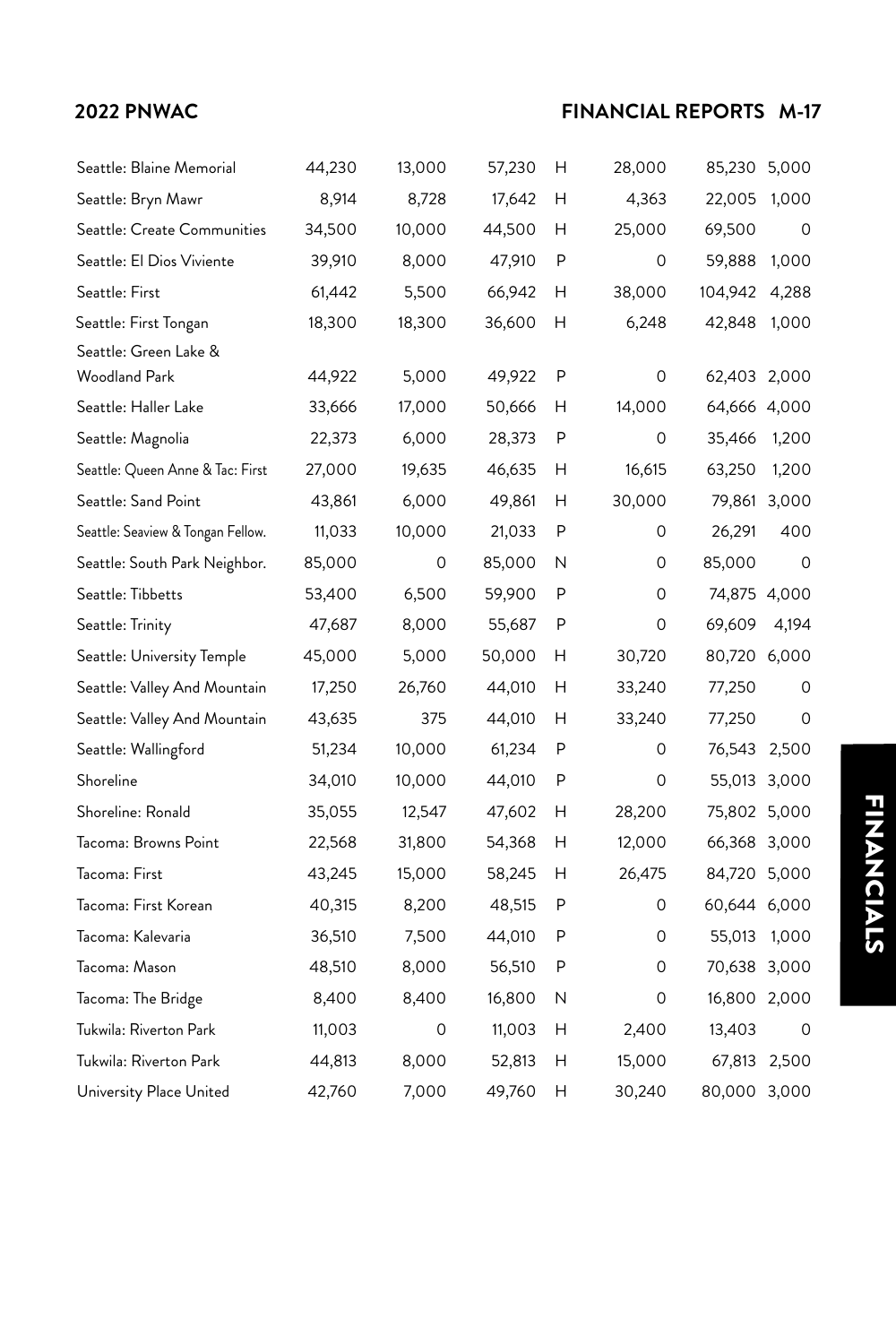## **M-18 FINANCIAL REPORTS 2022 PNWAC**

| Charge                          | <b>Cash Salary</b> | Housing<br><b>Exclusion</b> | <b>Total Cash</b><br>Salary |   | Housing<br>Allowance | Plan Comp.   | <b>ARP</b>   |
|---------------------------------|--------------------|-----------------------------|-----------------------------|---|----------------------|--------------|--------------|
| SEVEN RIVERS MISSIONAL DISTRICT |                    |                             |                             |   |                      |              |              |
| Cashmere & Monitor              | 42,080             | 10,000                      | 52,080                      | P | $\Omega$             | 65,100 3,000 |              |
| Chelan: Lake Chelan             | 21,650             | 2,400                       | 24,050                      | P | 0                    | 30,063       | 1,500        |
| Connell                         | 49,928             | 8,400                       | 58,328                      | P | 0                    |              | 72,910 3,000 |
| Dayton: First                   | 15,900             | 500                         | 16,400                      | Н | 2,550                | 18,950       | 500          |
| East Wenatchee: Trinity         | 33,300             | 0                           | 33,300                      | N | 0                    | 33,300 2,000 |              |
| Ellensburg                      | 48,000             | 3,500                       | 51,500                      | Н | 18,000               | 69.500       | 2,500        |
| Ephrata                         | 22,005             | 0                           | 22,005                      | Н | 6,000                | 28,005 2,000 |              |
| Goldendale                      | 36,010             | 8,000                       | 44,010                      | P | 0                    | 55,013 2,000 |              |
| Kennewick: First                | 69,057             | 6,695                       | 75,752                      | P | 0                    | 94,690 4,000 |              |
| Kennewick: West Highlands       | 46,190             | 4,500                       | 50,690                      | Н | 15,210               | 65,900       | 0            |
| Leavenworth                     | 38,010             | 6,000                       | 44,010                      | P | 0                    |              | 55,013 3,000 |
| Manson                          | 11,003             | 0                           | 11,003                      | Н | 3,600                | 14,603       | 1,000        |
| Methow Valley                   | 5,003              | 0                           | 5,003                       | Н | 6,000                | 11,003       | 0            |
| Moses Lake                      | 44,010             | 0                           | 44,010                      | P | 0                    | 55,013 2,000 |              |
| Omak & Conconully               | $\mathbf 0$        | $\Omega$                    | 0                           | H | 19,200               | 19,200       | 0            |
| Pasco: Riverview                | 34,266             | 15,240                      | 49,506                      | Н | 15,000               | 64,506 2,000 |              |
| Prosser                         | 47,343             | 4,725                       | 52,068                      | P | 0                    | 65,085 2,500 |              |
| Richland CUP                    | 54,110             | 10,000                      | 64,110                      | Н | 25,890               | 90,000       | 6,100        |
| Royal City                      | 11,000             | 0                           | 11,000                      | Н | 4,000                | 15,000       | 0            |
| Selah                           | 35,835             | 7,800                       | 43,635                      | P | 0                    | 54,544 2,000 |              |
| Sunnyside: Momento Nuevo        | 35,835             | 7,800                       | 44,010                      | P | 0                    | 55,013       | 0            |
| Walla Walla: Pioneer            | 39,202             | 5,000                       | 44,202                      | P | 0                    | 55,253       | 3,500        |
| Walla Walla: Pioneer            | 39,202             | 5,000                       | 44,202                      | P | 0                    | 55,253 3,500 |              |
| Walla Walla: Pioneer            | 58,645             | 7,200                       | 65,845                      | P | 0                    | 82,306 3,500 |              |
| Waterville Federated            | 33,008             | 0                           | 33,008                      | P | 0                    | 41,260       | 800          |
| Wenatchee: First                | 43,288             | 17,600                      | 60,888                      | Н | 32,400               | 93,288       | 3,000        |
| Yakima: Wesley                  | 50,625             | 6,700                       | 57,325                      | Н | 23,000               | 80,325 5,300 |              |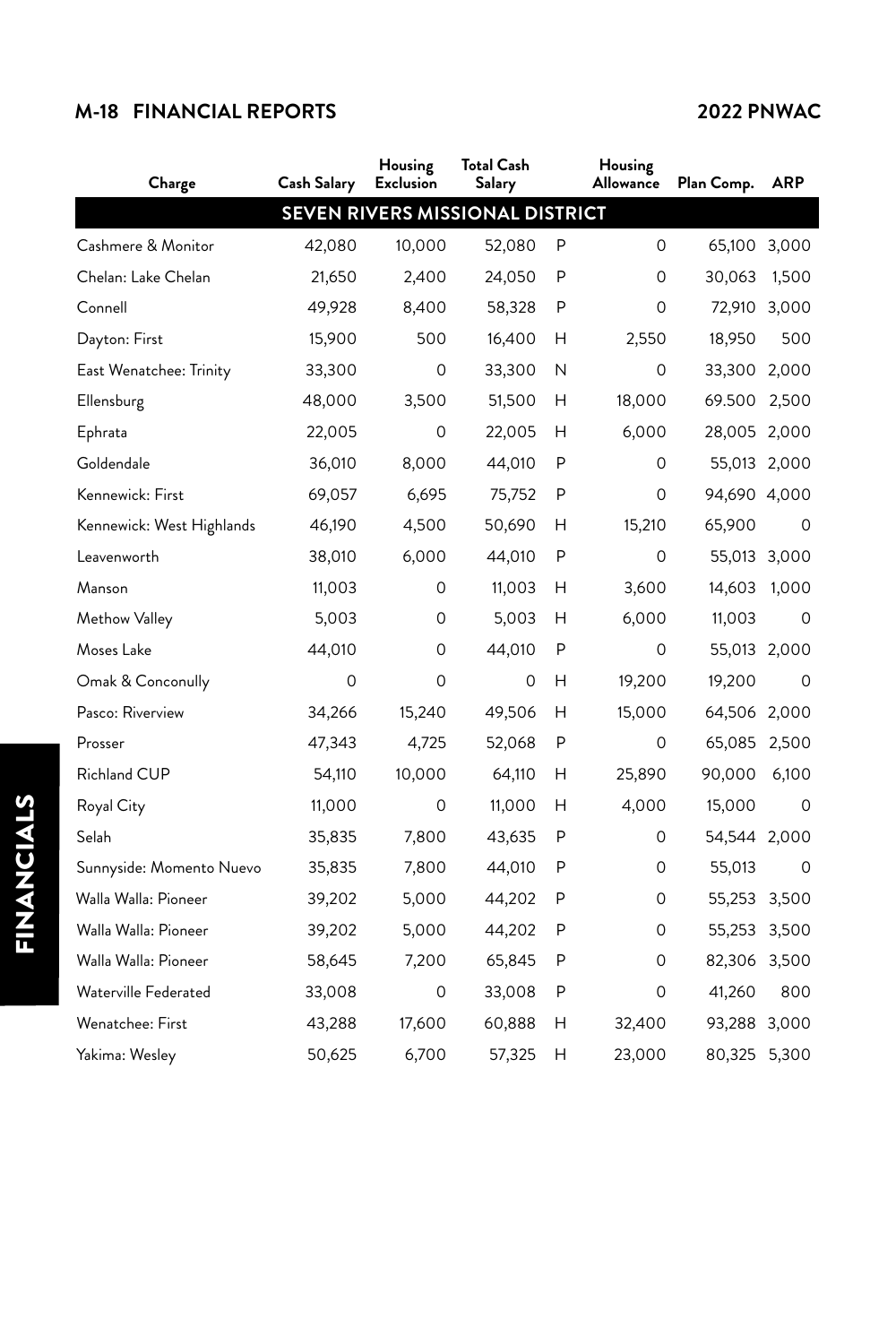## <span id="page-18-0"></span>CHURCHES WHICH PAID 100% OF ALL 2021 APPORTIONMENTS

### CREST TO COAST MISSIONAL DISTRICT

Battle Ground Bay Center Bonney Lake: Foothills Central Park Centralia Chehalis Fern Prairie Kalama Kelso First Lacey: St. Andrews Montesano Oakville Ocean Park Ocean Shores Olympia: First Orting Pe Ell Puyallup Puyallup: Light of the Hill Randle Ridgefield Satsop Shelton Spanaway Stevenson Sumner Tumwater Vader: Grace Vancouver: First Vancouver: Mill Plain Vancouver: Orchards Vancouver: Salmon Creek Vancouver Heights Washougal White Salmon Willapa Winlock

### INLAND MISSIONAL DISTRICT

Anatone Asotin Bonners Ferry Cheney Clark Fork Clarkston Coeur d'Alene Coeur d'Alene: Multi-site Colfax Colville Davenport Edwall Deer Park Elmore Green Bluff Harrington Kendrick LaCrosse Lewiston: First Lewiston: Orchards Nez Perce Pomeroy Pullman: Simpson Reardan Rockford Spokane: Audubon Park Spokane: Covenant Spokane: Fowler Spokane: Liberty Park Spokane: Manito Spokane: Moran Spokane: St. Paul's Spokane Valley

### PUGET SOUND MISSIONAL DISTRICT

Allen Anacortes Arlington Bainbridge Island Bay View Bellingham: Garden Street Bothell Bremerton Brownsville Colby Custer Edmonds Everett: La Palabra Fall City Ferndale Gig Harbor Issaquah: Faith Kingston: Redeemer Kirkland: Lake Washington LaConnor Marysville Monroe Mt. Vernon: First Oak Harbor Port Hadlock Port Orchard Port Townsend

Redmond Sedro Woolley: Central Sequim: Trinity Silverdale Snohomish Snoqualmie Stanwood Tracyton Vancouver, BC: First UMC Vashon Woodinville: Bear Creek Woodinville: Community

### **SEATAC** MISSIONAL DISTRICT

Auburn Bellevue: Aldersgate Bellevue: St. Peter's Burien: Highline Covington: Cornerstone Des Moines Federal Way Federal Way: Good Seed Kent Mercer Island Renton: Fairwood Renton: First Seattle: Blaine Memorial Seattle: Bryn Mawr Seattle: First Tongan Seattle: First UMC Seattle: Green Lake Seattle: Haller Lake Seattle: Magnolia Seattle: Queen Anne Seattle: Ravenna Seattle: Sandpoint Seattle: Seaview Seattle: Tibbetts Seattle: University Temple Seattle: Valley and Mountain Seattle: Wallingford Seattle: Woodland Park Shoreline: Shoreline Tacoma: Bethany Tacoma: Brown's Point Tacoma: Kalevaria Tacoma: Mason Tacoma: The Bridge Tukwila: Riverton Park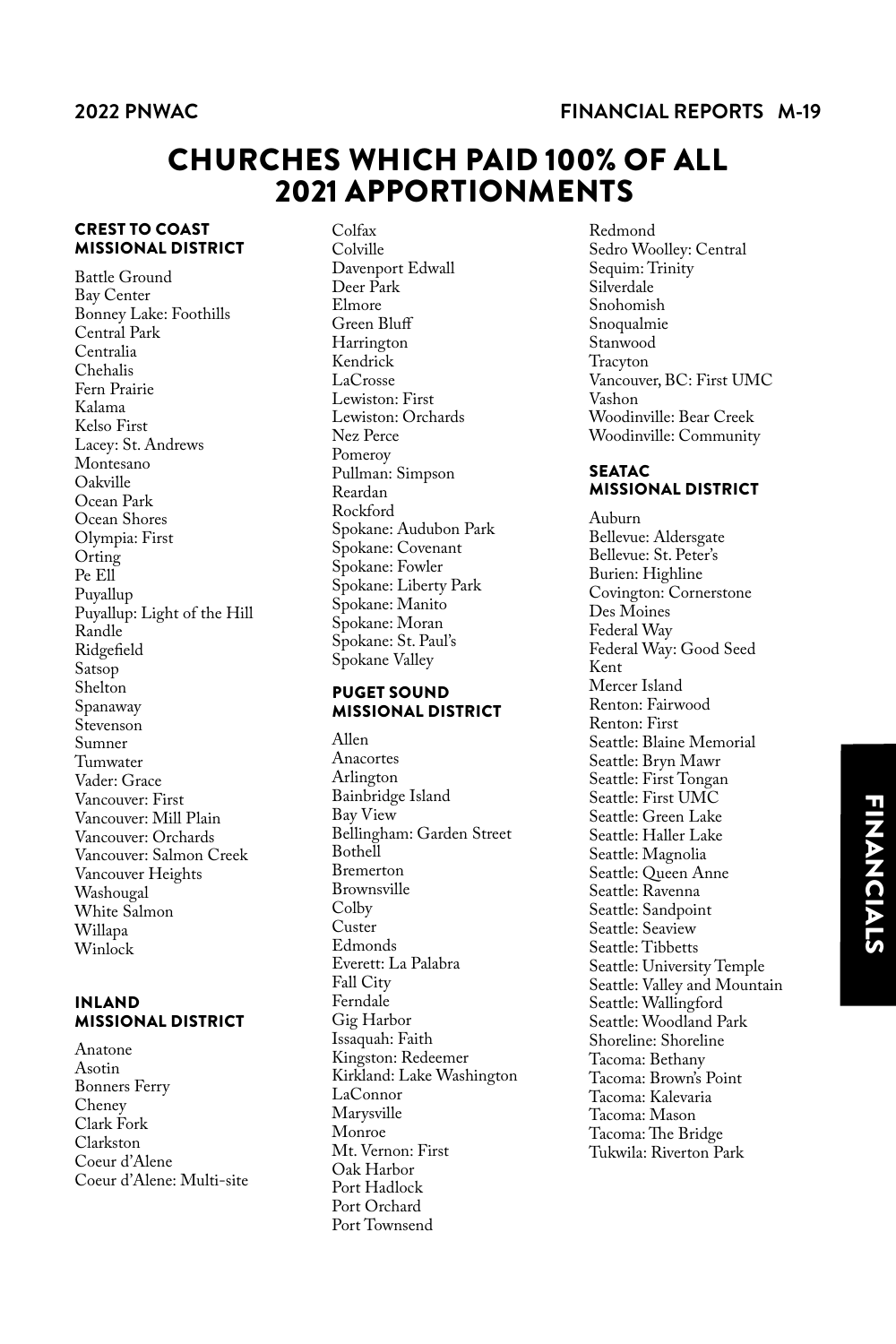### **M-20 FINANCIAL REPORTS 2022 PNWAC**

## CHURCHES WHICH PAID 100% OF ALL 2021 APPORTIONMENTS

### SEVEN RIVERS MISSIONAL DISTRICT

Cashmere Chelan: Lake Chelan Dayton East Wenatchee: Trinity Ellensburg Ephrata **Goldendale** Hartline Kennewick: First

Malott Moses Lake Okanogan Omak Pasco: Riverview Prosser Royal City Selah Walla Walla: Pioneer Wenatchee: First Yakima: Wesley

**Thank You!**

## THE PERCENTAGE OF PAYMENT BY EACH DISTRICT ON ALL APPORTIONMENTS IS AS FOLLOWS:

| <b>Crest 2 Coast</b> | 93.90% |
|----------------------|--------|
| Inland               | 91.48% |
| <b>Puget Sound</b>   | 96.27% |
| <b>SeaTac</b>        | 90.78% |
| <b>Seven Rivers</b>  | 87.72% |

PUGET SOUND  $96.27%$